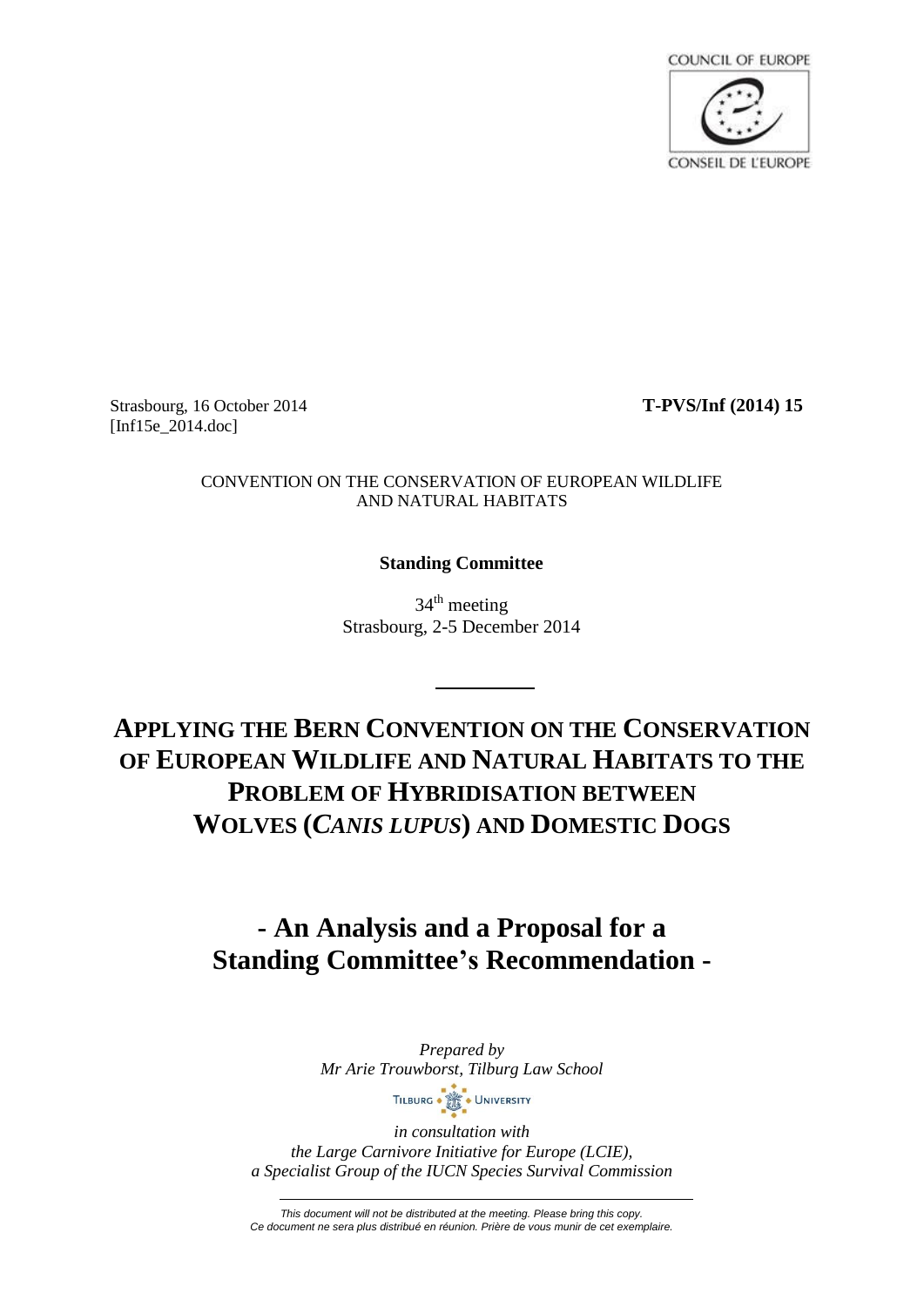#### **About the author:**

Arie Trouwborst (LLM, PhD) is associate professor of international and European law at Tilburg Law School, the Netherlands. He has published extensively on international legal issues related to wildlife conservation and management, and is a member of the Large Carnivore Initiative for Europe (LCIE). For CV and contact details, see:

[http://www.tilburguniversity.edu/webwijs/show/?uid=a.trouwborst.](http://www.tilburguniversity.edu/webwijs/show/?uid=a.trouwborst)

## **Acknowledgments:**

Helpful comments by Kees Bastmeijer, Luigi Boitani, Eladio Fernández-Galiano, Floor Fleurke, John Linnell and Jonathan Verschuuren are gratefully acknowledged by the author. Any errors in this report are, of course, the sole responsibility of the author.

#### **\* \* \***

## **TABLE OF CONTENTS**

- 1. Introduction
- 2. The Legal Status of Wolves under the Convention
- 3. Preventing and Mitigating Wolf-Dog Hybridisation
- 4. Wolf-Dog Hybrids and the Strict Protection of Wolves: Closing a Potential Legal Loophole
- 5. Removing Wolf-Dog Hybrids: Derogating from Strict Protection
- 6. Conclusions and Recommendations
- 7. Proposal for a Standing Committee Recommendation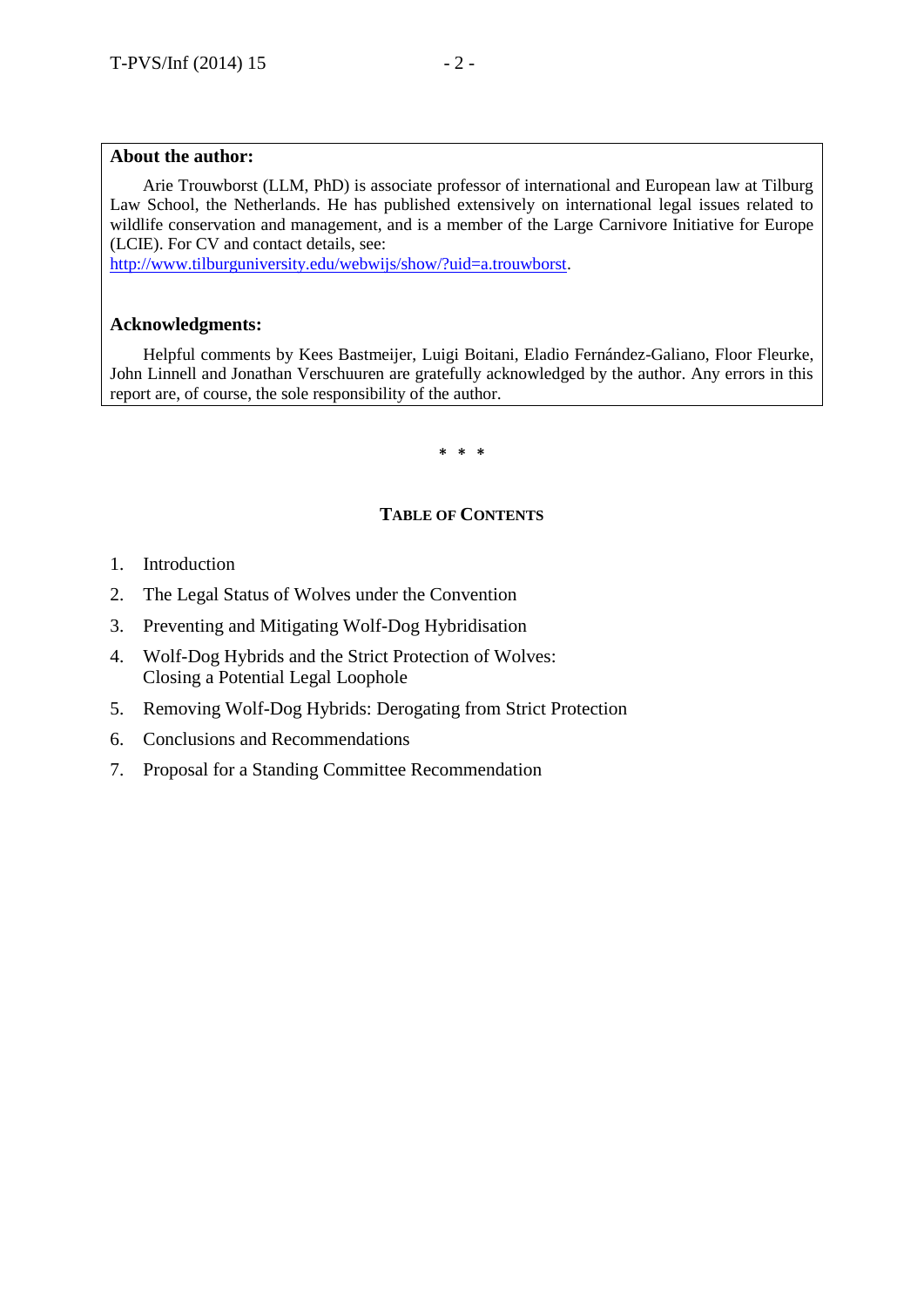## **1. INTRODUCTION**

 $\overline{a}$ 

The aim of this report is to contribute to the clarification of the obligations of contracting parties to the Council of Europe's 1979 Convention on the Conservation of European Wildlife and Natural Habitats (Bern Convention)<sup>1</sup> in respect of the problem of hybridisation, in particular between wild wolves (*Canis lupus*) and domestic dogs (*Canis lupus familiaris*).**<sup>2</sup>**

Of all the challenges pertaining to wolf conservation and management in Europe today, hybridisation between wild wolves and domestic dogs is a particularly intricate one.<sup>3</sup> It has been  $\alpha$  documented to occur in many wolf populations across the continent.<sup>4</sup> As regards the dimensions of the problem, studies conducted in Italy, Portugal and Spain identified evidence of introgression by domestic dog genes in over 5% of all wolf samples examined.<sup>5</sup> Recommendations for addressing this challenge include both preventive and mitigation measures. Preventive measures mainly concern, first, actions to reduce numbers of feral and stray (free-ranging) dogs to a minimum and, second, the prohibition or restriction of the keeping of wolves and wolf-dog hybrids as pets.<sup>6</sup> Mitigation involves the detection of hybrid specimens and their removal from the wild wolf population.<sup>7</sup>

Hybridisation affects many species besides wolves, and poses increasingly significant biodiversity conservation problems.<sup>8</sup> This is especially so when wild animals interbreed with domestic ones or with alien species introduced by man. The adverse effects of the "introgression" of foreign genes into original populations poses a significant threat to many populations of wild animals, and

<sup>&</sup>lt;sup>1</sup> Convention on the Conservation of European Wildlife and Natural Habitats (Bern, 19 September 1979; in force 1 November 1983).

 $2$  This reportreport is based on, and borrows from, an unpublished research report prepared by the current author for the LCIE (A. Trouwborst, *Wolf-Dog Hybrids and European Law: Clarifying Bern Convention and EU Habitats Directive Obligations in respect of Crosses between Wild Wolves and Domestic Dogs* (2013)), as well as a peer-reviewed law journal article, A. Trouwborst, 'Exploring the Legal Status of Wolf-Dog Hybrids and Other Dubious Animals: International and EU Law and the Wildlife Conservation Problem of Hybridisation with Domestic and Alien Species', 23:1 *Review of European, Comparative & International Environmental Law*  $(2014), 111.$ <sup>3</sup> See C. Vil.

See C. Vilà and R.K. Wayne, 'Hybridisation between Wolves and Dogs', 13:1 *Conservation Biology* (1999), 195; L. Boitani, *Action Plan for the Conservation of the Wolves (*Canis lupus*) in Europe*, Nature and Environment No. 113 (Council of Europe Publishing, 2000); IUCN Wolf Specialist Group, *Manifesto on Wolf Conservation* (adopted 1973, revised 2000), at paragraph 12; E. Randi and V. Lucchini, 'Detecting Rare Introgression of Domestic Dog Genes into Wild Wolf (*Canis lupus*) Populations by Bayesian Admixture Analyses of Microsatellite Variation', 3 *Conservation Genetics* (2002), 31; P. Ciucci *et al.*, 'Dew-claws in Wolves as Evidence of Admixed Ancestry with Dogs' 81 *Canadian Journal of Zoology* (2003) 2077; A. Verardi, V. Lucchini and E. Randi, 'Detecting Introgressive Hybridisation between Free-ranging Domestic Dogs and Wild Wolves (*Canis lupus*) by Admixture Linkage Disequilibrium Analysis' 15 *Molecular Ecology* (2003) 2845; L. Boitani, 'Wolf Conservation and Recovery', in: D. Mech and L. Boitani (eds.), *Wolves: Behavior, Ecology, and Conservation* (Chicago University Press, 2003), 317, at 330-331; J. Linnell, V. Salvatori and L. Boitani, *Guidelines for Population Level Management Plans for Large Carnivores*, Large Carnivore Initiative for Europe report (European Commission, 2008), at 77-78; R. Godinho *et al.*, 'Genetic Evidence for Multiple Events of Hybridisation between Wolves and Domestic Dogs in the Iberian Peninsula', 20:24 *Molecular Ecology* (2011), 5154; M. Hindrikson *et al.*, 'Bucking the Trend in Wolf-Dog Hybridisation: First Evidence from Europe of Hybridisation between Female Dogs and Male Wolves', 7:10 *PLOS ONE* (2012), 1; Large Carnivore Initiative for Europe, *A Manifesto for Large Carnivore Conservation in Europe* (2013), at 7.

<sup>&</sup>lt;sup>4</sup> For some examples, and to gain an impression of the current state of the knowledge on wolf-dog hybridisation in Europe, see M. Hindrikson *et al.*, ibid.; and R. Godinho *et al.*, ibid.

<sup>5</sup> E. Randi and V. Lucchini, n. 3 above; P. Ciucci *et al.*, n. 3 above; A. Verardi, V. Lucchini and E. Randi, n. 3 above; and R. Godinho *et al.*, ibid.

<sup>6</sup> See L. Boitani, *Action Plan for the Conservation of the Wolves (*Canis lupus*) in Europe*, n. 3 above; J. Linnell, V. Salvatori and L. Boitani, n. 3 above.

 $<sup>7</sup>$  L. Boitani, ibid.; J. Linnell, V. Salvatori and L. Boitani, ibid.</sup>

<sup>8</sup> Generally, see J.M. Rhymer and D. Simberloff, 'Extinction by Hybridisation and Introgression', 27 *Annual Review of Ecology and Systematics* (1996), 83; F.W. Allendorf *et al.*, 'The Problem with Hybrids: Setting Conservation Guidelines', 16:11 *Trends in Ecology & Evolution* (2001), 613; and J. Mallet, 'Hybridisation as an Invasion of the Genome', 20:5 *Trends in Ecology & Evolution* (2005), 229.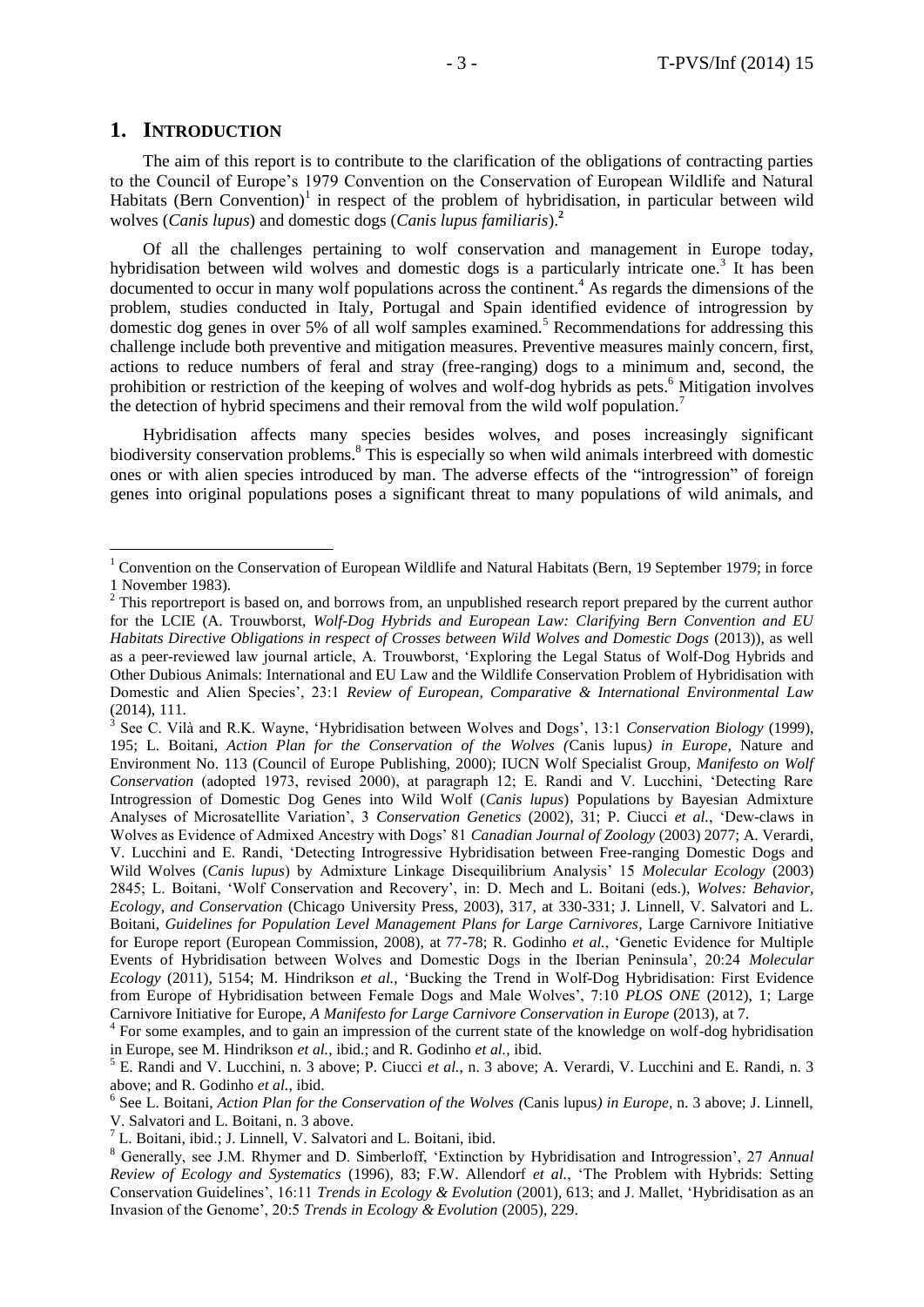may in some cases even lead to the genetic extinction of entire species.<sup>9</sup> At a European scale, one study has estimated that at least 6% of all mammal species are subject to some degree of hybridisation.<sup>10</sup> Examples where significant wildlife conservation problems arise from anthropogenic (human-caused) hybridisation in Europe abound. In the "wild x domestic" category these include, to name a few, interbreeding between European wildcats (*Felis silvestris*) and stray domestic cats (*Felis catus*), and between native falcon species, such as peregrine (*Falco peregrinus*) or saker falcon (*Falco cherrug*), and captive-bred hybrid falcons that have been accidentally or intentionally released into the wild. Examples from the "wild x exotic" category include hybridisation between native red deer (*Cervus elaphus*) and sika deer (*Cervus nippon*) introduced from China, and between native whiteheaded ducks (*Oxyura leucocephala*) and introduced American ruddy ducks (*Oxyura jamaicensis*).

From the text of the provisions in the Bern Convention, it is not immediately apparent how measures to address hybridisation relate to contracting parties' obligations, or what the position of hybrids is in relation to (strict) protection requirements for the parental wild species. It is thus desirable, especially given the influence exercised by the Bern Convention on pertinent domestic policies and regulations, to clarify the scope and substance of its provisions in respect of the hybridisation problem. The present report aims to contribute to this clarification.

Whereas the principal focus of this analysis is on wolf-dog hybrids, the findings below are to a large extent also relevant for other species. The nature of the wolf-dog problem, the measures to prevent and remedy it, and the associated legal questions, are representative of other hybridisation issues in the "wild x domestic" domain and, to a large degree, also in the "wild x exotic" domain.<sup>11</sup>

Such interbreeding with domestic and exotic species and other cases of anthropogenic hybridisation are widely perceived as biodiversity conservation problems. In addition, there are many cases of so-called "natural" hybridisation, involving two wild, indigenous (sub)species.<sup>12</sup> An apt example is hybridisation between wolves and golden jackals (*Canis aureus*), which has also been documented to occur in Europe.<sup>13</sup> Such natural hybridisation may or may not, depending on the circumstances and one's perspective, constitute, or be perceived as, a conservation problem.<sup>14</sup> The focus of the present report is restricted to anthropogenic hybridisation, the most problematic type from a conservation point of view, even if natural hybridisation also gives rise to intricate legal questions. Incidentally, there are also interesting cases where the boundaries between the two categories are blurred, for instance, when hybridisation is the consequence of the *natural* adaptation of species to *anthropogenic* climate change.<sup>15</sup>

The report employs standard international law research methodology. Accordingly, its aim is pursued chiefly through the identification of relevant provisions and their interpretation with respect to the hybridisation problem, using the generally applicable rules of international law regarding

<sup>9</sup> See, e.g., D. Gottelli *et al.*, 'Molecular Genetics of the Most Endangered Canid – the Ethiopian Wolf *Canis simensis*', 3:4 *Molecular Ecology* (1994), 301; M.J. Daniels and L. Corbett, 'Redefining Introgressed Protected Mammals: When is a Wildcat a Wild Cat and a Dingo a Wild Dog?', 30:3 *Wildlife Research* (2003), 213; A.E. Elledge *et al.*, 'Assessing the Taxonomic Status of Dingoes *Canis familiaris dingo* for Conservation', 36:2 *Mammal Review* (2006), 142; J.A. Leonard, J. Echegaray, E. Randi and C. Vilà, 'Impact of Hybridisation with Domestic Dogs on the Conservation of Wild Canids', in: M.E. Gompper (ed.), *Free-Ranging Dogs and Wildlife Conservation* (Oxford University Press, 2013), 70

<sup>&</sup>lt;sup>10</sup> See J. Mallet, n. 8 above.

 $11$  Very different conclusions may apply in cases of natural hybridisation between two native wild (sub)species. In such scenarios it will, furthermore, be relevant whether both species concerned are internationally protected ones, or only one of them.

<sup>12</sup> M. Genovart, 'Natural Hybridisation and Conservation', 18:6 *Biological Conservation* (2009), 1435; F.W. Allendorf *et al.*, n. 8 above.

<sup>&</sup>lt;sup>13</sup> A.E. Moura *et al.*, 'Unregulated Hunting and Genetic Recovery from a Severe Population Decline: The Cautionary Case of Bulgarian Wolves', 15 *Conservation Genetics* (2014), 405.

<sup>&</sup>lt;sup>14</sup> M. Genovart, ibid.; F.W. Allendorf *et al.*, ibid.

<sup>&</sup>lt;sup>15</sup> A clear example is the recent, presumably climate-induced arrival of the originally African long-legged buzzard (*Buteo rufinus cirtensis*) as a breeding bird in Spain, where it seems prone to hybridizing with native European common buzzards (*Buteo buteo*). On the legal issues arising from this instance, see A. Trouwborst, 'Transboundary Wildlife Conservation in a Changing Climate: Adaptation of the Bonn Convention on Migratory Species and its Daughter Instruments to Climate Change', 4:3 *Diversity* (2012), 258, at 262 and 278.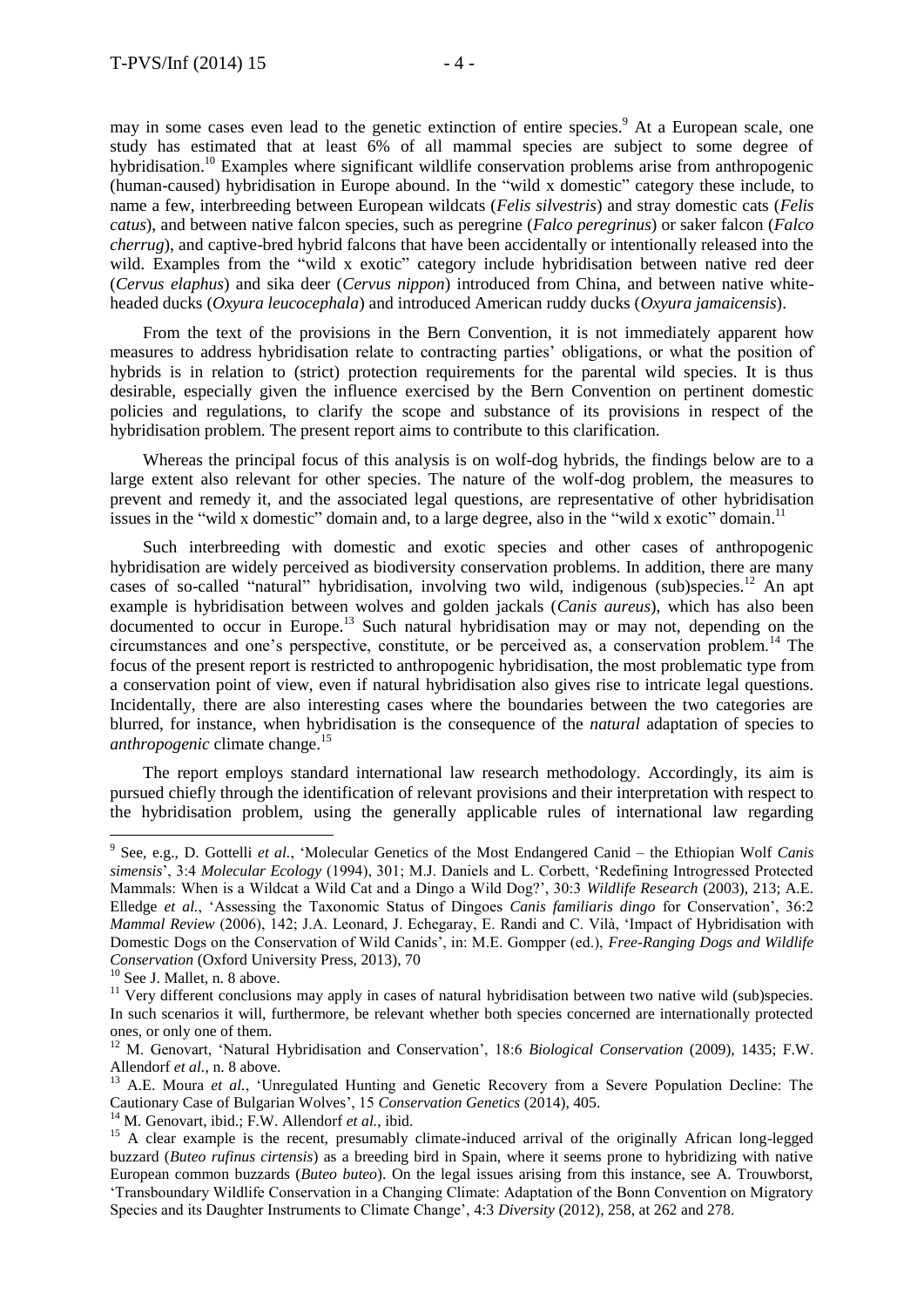interpretation. The basic rule, as codified in the Vienna Convention on the Law of Treaties,<sup>16</sup> is that a treaty "shall be interpreted in good faith in accordance with the ordinary meaning to be given to the terms of the treaty in their context and in the light of its object and purpose". <sup>17</sup> Furthermore, account shall be taken, *inter alia*, of "any subsequent agreement between the parties regarding the interpretation of the treaty or the application of its provisions"; "any subsequent practice in the application of the treaty which establishes the agreement of the parties regarding its interpretation"; and "any relevant rules of international law applicable in the relations between the parties".<sup>18</sup> Of particular interest for present purposes is the potential influence of stated objectives ("object and purpose"), subsequent decisions adopted by treaty bodies, $19$  in particular the Standing Committee of the Bern Convention, and to some extent "other relevant rules". In a context such as the present, the latter may refer to treaties such as the Convention on Biological Diversity (CBD)<sup>20</sup> and the Convention on Trade in Endangered Species  $(CITES)<sup>21</sup>$  or regional instruments such as the mountain treaty regimes concerning the Alps<sup>22</sup> and the Carpathians.<sup>23</sup> Mention should be made, finally, of the European Union (EU)'s 1992 Directive on the Conservation of Natural Habitats and of Wild Fauna and Flora (Habitats Directive)<sup>24</sup> – which serves the implementation of the Bern Convention within the EU (all EU member states and the EU itself are contracting parties)<sup>25</sup> – and associated case law of the EU Court of Justice (ECJ).

The analysis below is structured along the lines of the distinction between "passive" species protection (system of prohibitions and exceptions) and "active" species protection (active measures which are typically, but not necessarily, part of species protection plans). Following a brief introduction of the protected status of wolves under the Convention in Section 2, active species protection is addressed in Section 3, and passive species protection in Sections 4 and 5. Concluding remarks and recommendations are set out in Section 6. Section 7 proposes a text for a Recommendation that might be considered for adoption by the Standing Committee.

<sup>&</sup>lt;sup>16</sup> Convention on the Law of Treaties (Vienna, 23 May 1969; in force 27 January 1980) ('Vienna Convention'). On treaty interpretation generally, see R. Gardiner, *Treaty Interpretation* (Oxford University Press, 2008).

<sup>&</sup>lt;sup>17</sup> Vienna Convention, ibid., Article 31.1.

<sup>&</sup>lt;sup>18</sup> Ibid., Article 31.3.

<sup>&</sup>lt;sup>19</sup> On the potential of such decisions to serve as 'subsequent agreement' or 'subsequent practice' in the context of treaty interpretation see, e.g., R. Churchill and G. Ulfstein, 'Autonomous Institutional Arrangements in Multilateral Environmental Agreements: A Little-Noticed Phenomenon in International Law', 94:4 *American Journal of International Law* (2000), 623, at 641; J. Verschuuren, 'Ramsar Soft Law is Not Soft at All: Discussion of the 2007 Decision by the Netherlands Crown on the Lac Ramsar Site on the Island of Bonaire' (2008), found at: <http://www.ramsar.org/pdf/wurc/wurc\_verschuuren\_bonaire.pdf>; A. Wiersema, 'The New International Law-Makers? Conferences of the Parties to Multilateral Environmental Agreements', 31:1 *Michigan Journal of International Law* (2009), 231; M. Bowman, P. Davies and C. Redgwell, *Lyster's International Wildlife Law*, 2<sup>nd</sup> ed. (Cambridge University Press, 2010), at 46; and A. Trouwborst, 'Conserving European Biodiversity in a Changing Climate: The Bern Convention, the European Union Birds and Habitats Directives and the Adaptation of Nature to Climate Change', 20:1 *Review of European Community and International Environmental Law* (2011), 62, at 66-67.

 $20$  Convention on Biological Diversity (Rio de Janeiro, 5 June 1992; in force 29 December 1993).

<sup>&</sup>lt;sup>21</sup> Convention on International Trade in Endangered Species of Wild Fauna and Flora (Washington, DC, 3 March 1973; in force 1 July 1975).

<sup>&</sup>lt;sup>22</sup> Convention on the Protection of the Alps (Salzburg, 7 March 1991; in force 6 March 1995); and Protocol on the Implementation of the Alpine Convention of 1991 Relating to the Conservation of Nature and the Countryside (Chambéry, 20 December 1994; in force 18 December 2002).

<sup>&</sup>lt;sup>23</sup> Framework Convention on the Protection and Sustainable Development of the Carpathians (Kiev, 22 May 2003; in force 4 January 2006); and Protocol on Conservation and Sustainable Use of Biological and Landscape Diversity (Bucharest, 19 June 2008; in force 28 April 2010).

<sup>&</sup>lt;sup>24</sup> Directive 92/43/EEC of 21 May 1992 on the Conservation of Natural Habitats and of Wild Fauna and Flora, [1979] OJ L206/7 ('Habitats Directive').

 $^{25}$  On the relationship between the Bern Convention and the Habitats Directive, see Y. Epstein, 'The Habitats Directive and Bern Convention: Synergy and Dysfunction in Public International and EU Law', 26:2 *Georgetown International Environmental Law Review* (2014), 139.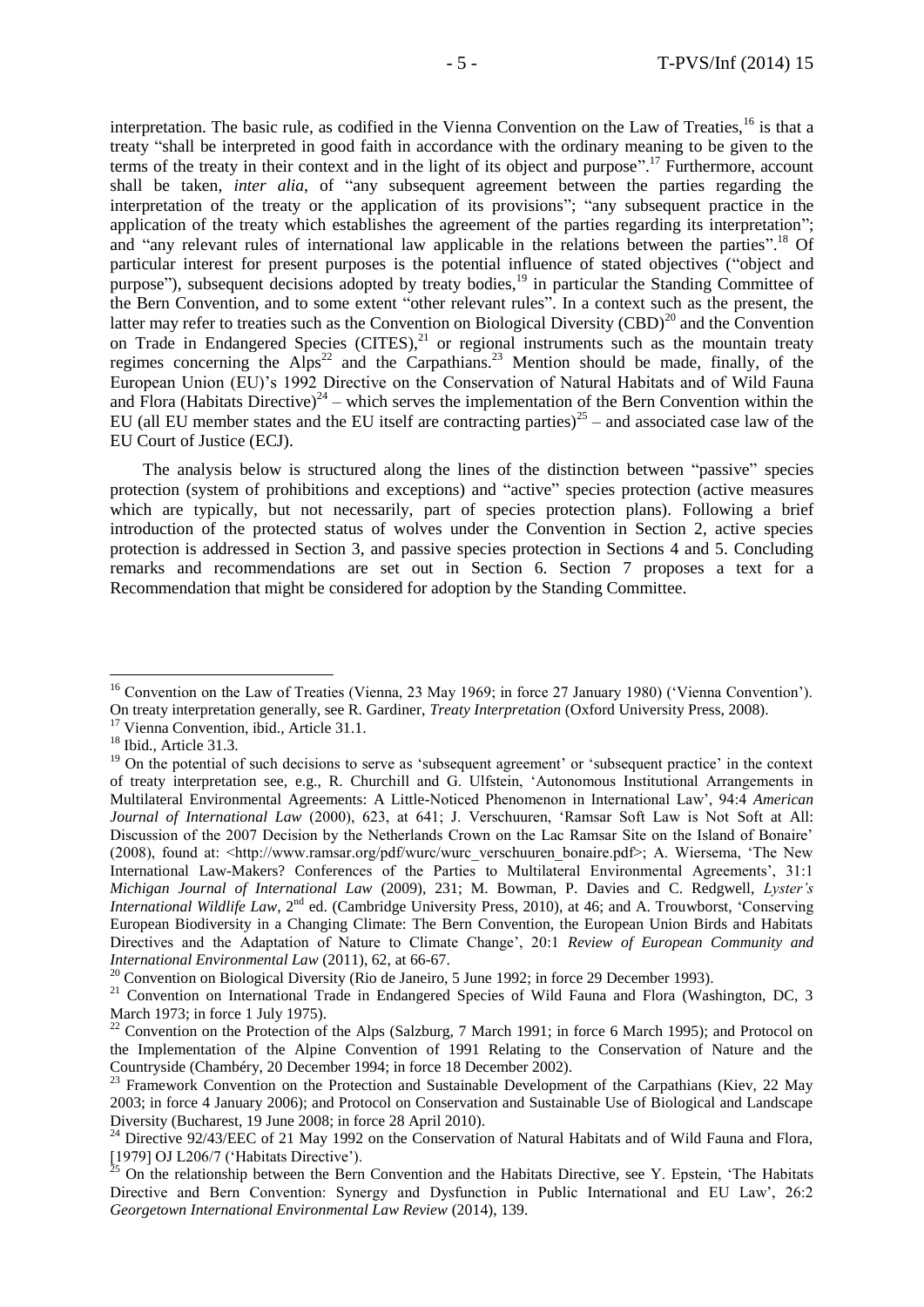# **2. THE LEGAL STATUS OF WOLVES UNDER THE CONVENTION**

To set the stage, the current Section concisely introduces the legal regimes applicable to wolves under the Bern Convention. Depending on the contracting party concerned, the wolf is (i) a "strictly protected fauna species" under Appendix II; (ii) a "protected fauna species" under Appendix III; or  $(iii)$  neither.<sup>26</sup> This diversity of legal regimes is the result of thirteen contracting parties having availed themselves of the possibility to submit a reservation regarding the wolf when joining the Convention.<sup>27</sup>

As by default the wolf is listed on Appendix II of the Bern Convention, the first regime applies to all parties that did not submit a reservation. These parties "shall take appropriate and necessary legislative and administrative measures to ensure the *special* protection" of the wolf.<sup>28</sup> In similarly unequivocal terms, the Convention requires these parties to prohibit:

- *a) "all forms of deliberate capture and keeping and deliberate killing;*
- *b) the deliberate damage to or destruction of breeding or resting sites;*
- *c) the deliberate disturbance of wild fauna, particularly during the period of breeding, rearing and hibernation insofar as disturbance would be significant in relation to the objectives of this Convention;*
- *d) (N/A);*
- e) *the possession of and internal trade in these animals, alive or dead, including stuffed animals and any readily recognisable part of derivative thereof, where this would contribute to the effectiveness* of the provisions of this article.<sup>29</sup>"

In accordance with reservations submitted by Lithuania and Spain, wolves count as Appendix III animals in respect of these countries. Therefore, these two states are under a duty to "take appropriate and necessary legislative and administrative measures to ensure the protection" (without the adjective "special") of the wolf.<sup>30</sup> As a consequence, the system of prescribed prohibitions as just reproduced does not apply. Any exploitation of wolves in Lithuania and Spain, however, "shall be regulated in order to keep the populations out of danger", for example through closed seasons and regulation of trade $^{31}$ 

In respect of animals from Appendices II *and* III, parties "shall prohibit the use of all indiscriminate means of capture and killing and the use of all means capable of causing local disappearance of, or serious disturbance to, populations", and in particular "the means specified in Appendix IV".<sup>32</sup> Snares, poisoned baits and (semi) automatic weapons figure among the prohibited items included in this fourth Appendix. The Convention allows parties to grant exemptions from the above prohibitions only when the following three cumulative conditions are met: (i) the exception is made for one of the purposes stated in Article  $9;^{33}$  (ii) there is "no other satisfactory solution"; and (iii) "the exception will not be detrimental to the survival of the population concerned".<sup>34</sup>

In the third set of countries alluded to above, wolves have neither Appendix II nor Appendix III status. This concerns Belarus, Bulgaria, the Czech Republic, Finland, Latvia, "the Former Yugoslav

<sup>&</sup>lt;sup>26</sup> For general analyses of the relevance of the Bern Convention for wolves and other European large carnivores, see A. Trouwborst, 'Managing the Carnivore Comeback: International and EU Species Protection Law and the Return of Lynx, Wolf and Bear to Western Europe', 22:3 *Journal of Environmental Law* (2010), 347; and Y. Epstein, 'Population Based Species Management across Legal Boundaries: The Bern Convention, Habitats Directive, and the Gray Wolf in Scandinavia', 25 *Georgetown International Environmental Law Review* (2013), 549.

<sup>&</sup>lt;sup>27</sup> Bern Convention, Article 22.

<sup>28</sup> Ibid., Article 6 (emphasis added).

 $29$  Ibid.

<sup>&</sup>lt;sup>30</sup> Ibid., Article 7.

 $31$  Ibid.

<sup>32</sup> Ibid., Article 8.

 $33$  These include, e.g., 'public health and safety', 'research and education', and the prevention of 'serious damage to crops, livestock, forests, fisheries, water and other forms of property'. Ibid., Article 9.

<sup>&</sup>lt;sup>34</sup> Ibid., Article 9.1.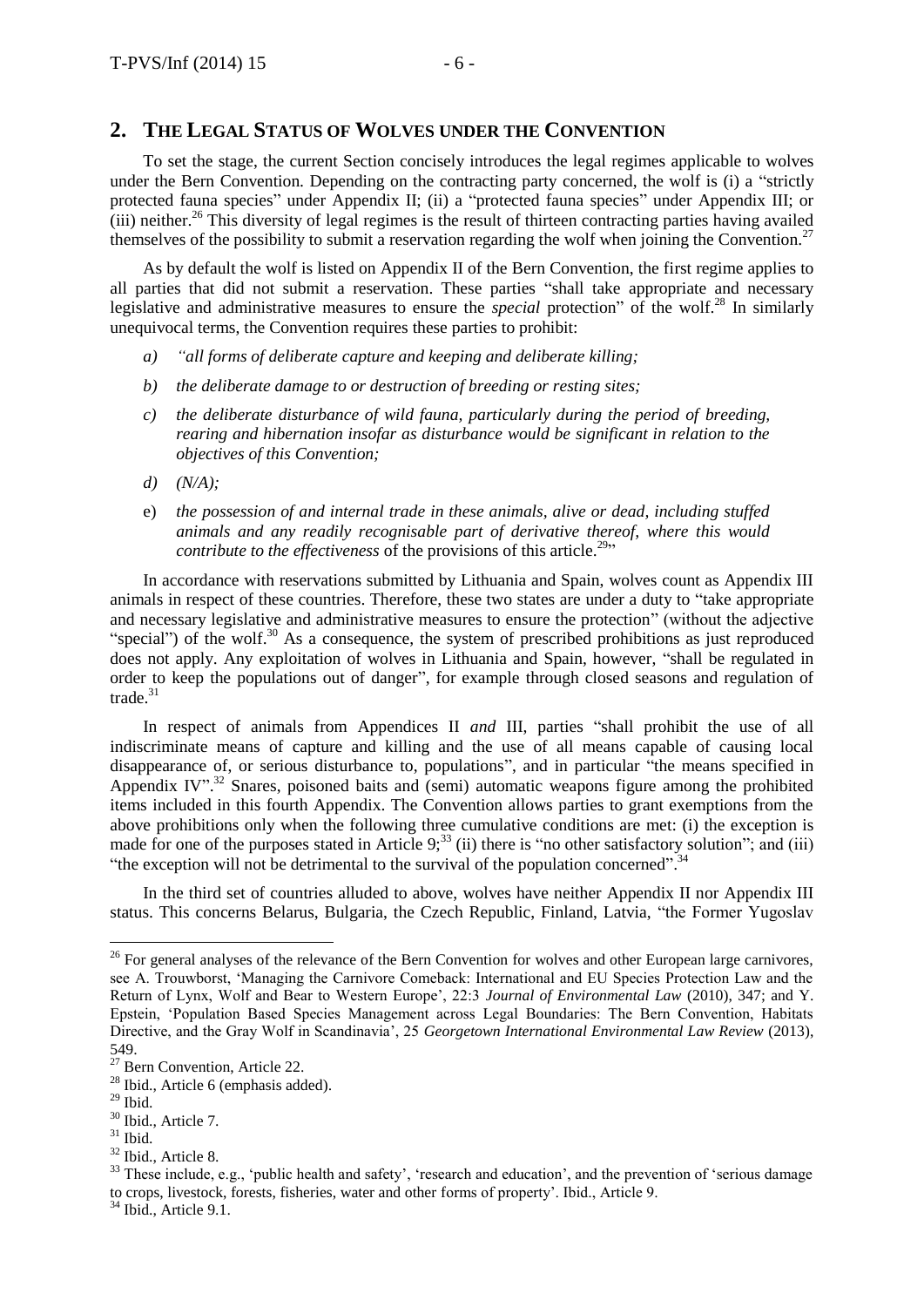Republic of Macedonia", Poland, Slovak Republic, Slovenia, Turkey and the Ukraine. Under the Bern Convention,<sup>35</sup> these contracting parties "merely" have to conform to the general obligation of Article 2 to "maintain the population of wild fauna" – including wolves – "at, or adapt it to, a level which corresponds in particular to ecological, scientific and cultural requirements, while taking account of economic and recreational requirements and the sub-species, varieties or forms at risk locally".

## **3. PREVENTING AND MITIGATING WOLF-DOG HYBRIDISATION**

Article 6 of the Bern Convention reads as follows:

 $\overline{a}$ 

"*Each Contracting Party shall take appropriate and necessary legislative and administrative measures to ensure the special protection of the wild fauna species specified in Appendix II. The following will in particular be prohibited for these species: [etc].*"

It follows from the formulation of this provision that the required system of prohibitions (passive species protection) does not necessarily exhaust the obligation to take "appropriate and necessary" measures. Where it is apparent that these prohibitions alone (passive species protection) will not suffice to ensure the special protection of the species involved, it appears that the taking of additional action (active species protection) is necessary in order to comply with Article 6. Similar considerations apply to Article 7, which is applicable to the "protection" of wolves in those states where they qualify as Appendix III species. Furthermore, active measures may be essential in order to comply with the general duty in Article 2 – which applies to *all* contracting parties – to take "requisite measures to maintain the population of wild flora and fauna at, or adapt it to, a level which corresponds in particular to ecological, scientific and cultural requirements, while taking account of economic and recreational requirements and the needs of sub-species, varieties or forms at risk locally".<sup>36</sup> The Standing Committee has confirmed in this regard that "in many instances wild species which have an unfavourable conservation status (particularly those listed in Appendix II of the Convention) may require special conservation efforts to acquire a population level which corresponds to their ecological requirements, as stated in Article 2 of the Convention".<sup>37</sup> Lastly, Article 3(1) instructs parties to "take steps to promote national policies for the conservation of [*inter alia*] wild fauna".

Whether and to what extent such active measures are necessary will obviously vary from species to species and from situation to situation. In addition, Articles 6 and 7 apparently leave a measure of discretion to individual contracting parties in determining what are the "appropriate and necessary" measures to ensure the (special) protection of the species involved. The same is true in respect of the "requisite measures" to maintain populations at, or adapt them to levels which correspond to ecological requirements, as required by Article 2. Similar considerations apply to Article 3. Depending on the circumstances, a party's margin of discretion in respect of the implementation of the above duties may be broader or narrower. For instance, this discretionary room will shrink if the best scientific data available clearly indicate that a particular type of conservation action is necessary. Likewise, when the Standing Committee has expressly pointed out that a specific course of action is essential for a given species in a concrete instance, then that is arguably what a contracting party involved must do to implement its obligations under the Convention in good faith – unless that party can come up with a different course of action that is demonstrably capable of achieving the same level of protection.

<sup>&</sup>lt;sup>35</sup> It should be noted that many of these states are subject to stricter protection obligations regarding wolves under the EU Habitats Directive.

<sup>&</sup>lt;sup>36</sup> What the 'level' referred to in Article 2 precisely amounts to is not defined in any more detail in either the Convention or the Explanatory Report. Much will thus depend on the circumstances and the positions taken by contracting parties in each case, although it is probably safe to assume that species should at a minimum be conserved with a view to avoiding them being listed under the Red List of the International Union for Conservation of Nature (IUCN). The formulation of Article 2 also appears to suggest that conservation considerations will outweigh socio-economic ones in case of irreconcilable conflict between the two. See also M. Bowman, P. Davies and C. Redgwell, n. 19 above, at 299-300.

<sup>&</sup>lt;sup>37</sup> Standing Committee Recommendation No. 59 (1997) on the Drafting and Implementation of Action Plans of Wild Fauna Species, preamble.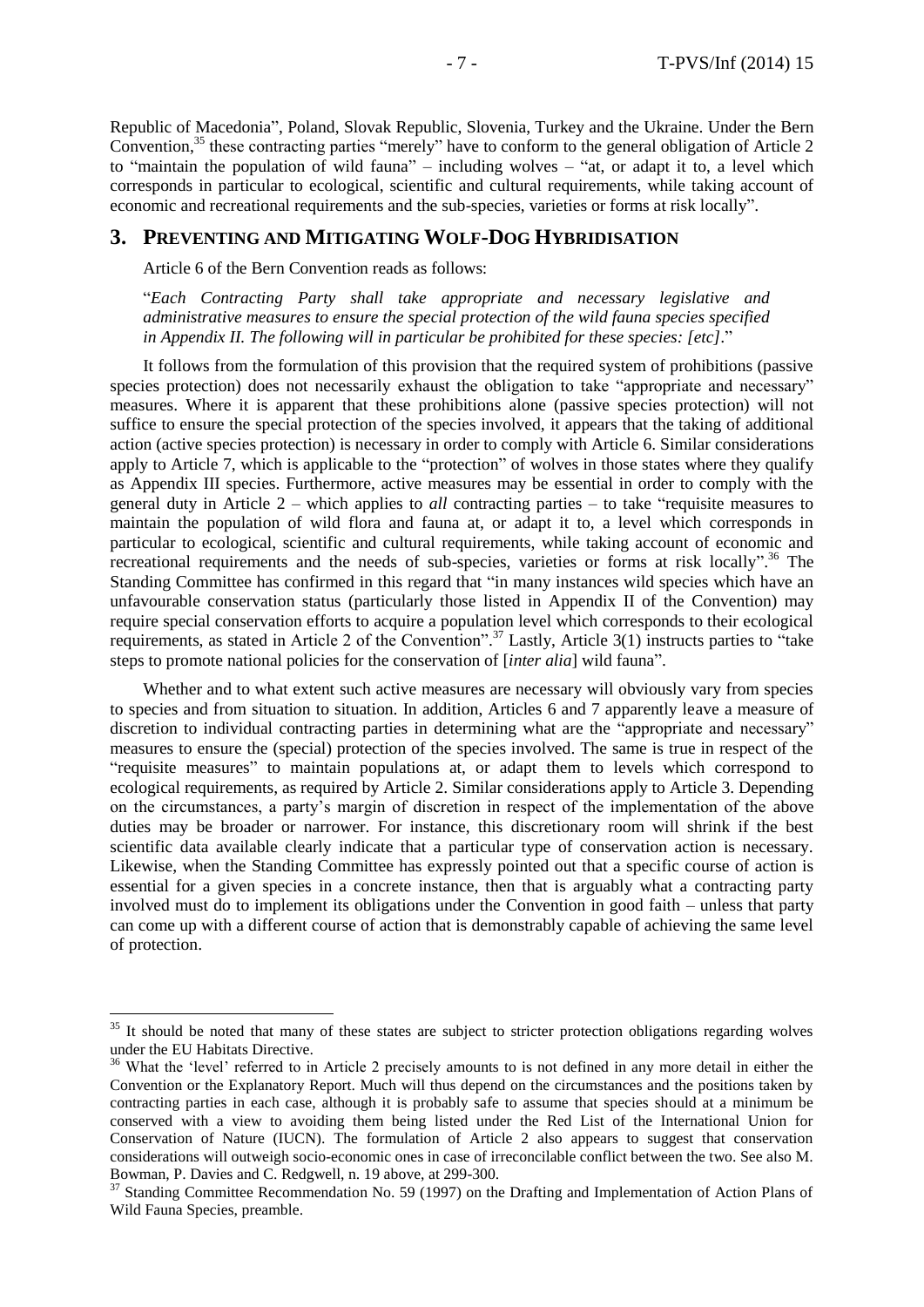Depending on the circumstances, the taking of preventive and mitigation action to address hybridisation may thus be mandatory under the Convention. An example where this clearly seems to be the case involves the white-headed duck. As one of the Standing Committee Recommendations that have been adopted in respect of this species states, "the main threat to the long-term survival of the species is its hybridisation with American Ruddy Ducks Oxyura jamaicensis introduced in Europe".<sup>38</sup> The Recommendation, adopted in 2010, urges parties to "implement without delay the actions" specified in an appended Action Plan.<sup>39</sup> This Plan aims for the eradication of all ruddy ducks *and* hybrids between the two species in the wild by 2015 and the phasing out of all captive ruddy duck and hybrid populations by 2020, setting out various actions to achieve this.<sup>40</sup> This generic Action Plan is accompanied in the Recommendation by a set of specific actions recommended to certain "priority states". To pick one instance, Spain is called on to "continue its current policy to eradicate every single Ruddy Duck or hybrid detected in its territory".<sup>41</sup>

Whereas the wolf-dog hybridisation problem is different from the white-headed duck problem and probably not as urgent, the removal of wolf-dog hybrids is clearly in line with the Bern Convention provisions reviewed above. What is more, a good argument can evidently be made that where an obvious hybrid has been detected, efforts to remove it from the wild population must be considered mandatory. Comparable considerations apply to preventive measures concerning captive wolf-dog hybrids and the control of feral and stray dogs. To what extent these measures are to be considered obligatory will again depend on the circumstances.

Hybridisation is addressed to some degree in the Bern Convention Action Plan for Wolves adopted in 2000. The Plan cites feral and stray dogs as "a danger for the wolf" on account of the risk of hybridisation.<sup>42</sup> According to the Plan, "it appears necessary to remove these feral and stray dogs".<sup>43</sup> It calls for law reform, where needed, to achieve this. Also, the keeping of wolf-dog hybrids as pets "should not be allowed anymore and crossbreeding should be discouraged".<sup>44</sup> As regards mitigation, the Action Plan draws attention to the difficulty of identifying hybrids in the wild, but proposes their removal in case of such identification.<sup>45</sup> The Standing Committee has declared that it considers the actions proposed in the Plan as "guidelines for competent national authorities". <sup>46</sup> In a 2012 Recommendation on "large carnivores" populations in Europe requesting special conservation action, the Standing Committee specifically focused on the wolf-dog hybridisation problem in Italy.<sup>47</sup> The Recommendation calls on Italy to pursue "efforts to control hybrids, drafting and implementing a strategy aimed to reduce progressively the genetic pollution affecting wolf in Italy".<sup>48</sup>

Furthermore, detailed guidance is contained in the LCIE's "Policy Support Statement" entitled "Response to hybridisation between wild wolves and domestic dogs", which is annexed to the Guidelines for Population Level Management Plans for Large Carnivores ("Carnivore Guidelines").<sup>49</sup> The Carnivore Guidelines received a measure of endorsement by the Standing Committee in 2008.<sup>50</sup>

<sup>38</sup> Standing Committee Recommendation No. 149 (2010) on the Eradication of the Ruddy Duck (*Oxyura jamaicensis*) in the Western Palaearctic, preamble.

 $\overrightarrow{a}$  Ibid., at paragraph 1.

<sup>&</sup>lt;sup>40</sup> Ibid., Appendix.

 $41$  Ibid., at paragraph 5.

<sup>42</sup> L. Boitani, *Action Plan for the Conservation of the Wolves (*Canis lupus*) in Europe*, n. 3 above, at paragraph 4.7.5.

 $^{43}$  Ibid.

<sup>&</sup>lt;sup>44</sup> Ibid., at paragraph 4.7.6.

<sup>&</sup>lt;sup>45</sup> Ibid.

<sup>46</sup> Standing Committee Recommendation No. 74 (1999) on the Conservation of Large Carnivores, Preamble.

<sup>&</sup>lt;sup>47</sup> Standing Committee Recommendation No. 162 (2012) on the Conservation of Large Carnivores Populations in Europe Requesting Special Conservation Action.

<sup>48</sup> Ibid., at paragraph 2.

 $49$  See J. Linnell, V. Salvatori and L. Boitani, n. 3 above, at 77-78.

<sup>&</sup>lt;sup>50</sup> Standing Committee Recommendation No. 137 (2008) on Population Level Management of Large Carnivore Populations.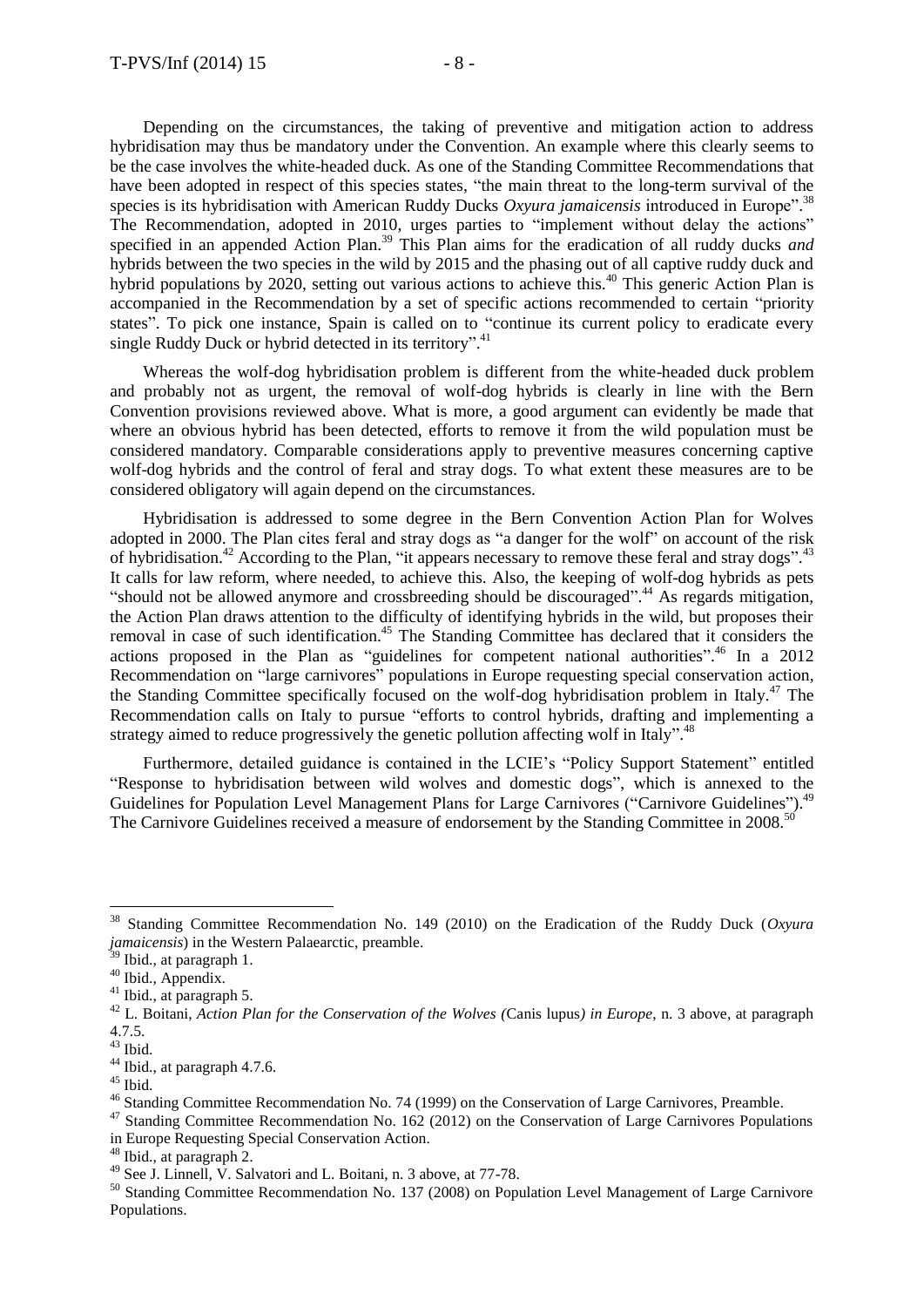The guidance concerned includes the following:

- *Everything possible should be done to minimise the risk of hybridisation between wolves and*  dogs. This requires that the keeping of wolves and wolf-dog hybrids as pets be prohibited, *discouraged, or at least carefully regulated, and that strong actions be taken to minimise the numbers of feral and stray dogs.*
- *Everything practically possible should be done to remove obvious hybrids from the wild should such an event occur and be detected. In reality this will be most effectively achieved through lethal control, as the chances of selectively live capturing all the specific members of a hybrid pack are minimal. Furthermore, the welfare issues associated with keeping wildborn hybrids in captivity must be considered – as it is almost inevitable that they will be captured after the period when they can potentially be socialised towards humans.*
- *It is important that management authorities clarify their legislation concerning the legal status of wild-born wolf-dog hybrids. Their management status should be such that they receive the same legal status as wolves from hunters and the public in order to close a potential loophole for the irregular killing of wolves – but such that they can be effectively removed under special license by carefully trained government appointed wardens when necessary. [..]*
- *When removing potential hybrids from the wild it is crucial that all staff are familiar with the physical characteristics of wolves and hybrids, and that great care be taken to not kill pure wolves by mistake. A clear set of criteria should be decided in advance. From experience F1 hybrids can generally be recognised based on morphological criteria – but later generations may be difficult to detect – even with genetic methods. In cases where identity is unclear, it is possible to collect scats and have them DNA tested before making a management decision.<sup>51</sup>*

As regards the legal status of wild-born wolf-dog hybrids it is worth highlighting that the LCIE Statement stresses that these should "receive the same legal status as wolves" so as to "close a potential loophole for the irregular killing of wolves", while at the same time ensuring the effective removal of such hybrids "under special license by carefully trained government appointed wardens when necessary". This important aspect is discussed in further detail in Section 4 below, which deals with passive protection requirements.

The LCIE Statement also draws attention to the need for as much clarity as possible regarding what is, and what is not, to be understood as a "hybrid" in the present setting. This is crucial from a practical management perspective, and equally crucial in order to achieve an effective and consistent application of the active and passive species protection requirements imposed by the Convention. The only<sup>52</sup> pertinent guidance encountered in relevant international legal instruments is a description in a Resolution on hybrids adopted by the CITES Conference of the Parties (COP) in order to close a legal loophole in the system set up under this Convention to protect species from adverse impacts of international trade.<sup>53</sup> The Resolution stipulates that "hybrid animals that have in their recent lineage one or more specimens of species included in Appendix I or II shall be subject to the provisions of the Convention just as if they were full species, even if the hybrid concerned is not specifically included in the Appendices".<sup>54</sup> The Resolution adds that "as a guideline, the words 'recent lineage', as used in this Resolution, shall generally be interpreted to refer to the previous four generations of the lineage".<sup>55</sup> Applied to the current context of wolf-dog crosses, the term "hybrids" would thus cover dogs "that have in their recent lineage one or more specimens" of wolf – with "recent lineage" roughly understood as "the previous four generations of the lineage".<sup>56</sup> The application of this or a similar criterion could be of some use in the passive species protection context, to determine which freeranging "dogs with wolf blood" would still fall under the strict species protection rules, and which would not. This is discussed in Section 4 below. The same criterion is less useful, however, in the active species protection context, where the main concern is countering the introgression of domestic dog genes into wolf populations. Hence, the converse question is more urgent, i.e., which "wolves

 $51$  Ibid.

<sup>&</sup>lt;sup>52</sup> No guidance on hybridisation could be identified in any of the Decisions adopted hitherto by the CBD COP.

<sup>&</sup>lt;sup>53</sup> CITES Resolution Conf. 10.17 (Rev. CoP14) on Animal Hybrids (1997/2007).

<sup>&</sup>lt;sup>54</sup> Ibid., operative part under (a).

<sup>&</sup>lt;sup>55</sup> Ibid., operative part under (d).

<sup>56</sup> CITES Resolution Conf. 10.17 (Rev. CoP14), n. 53 above, operative part under (a) and (d).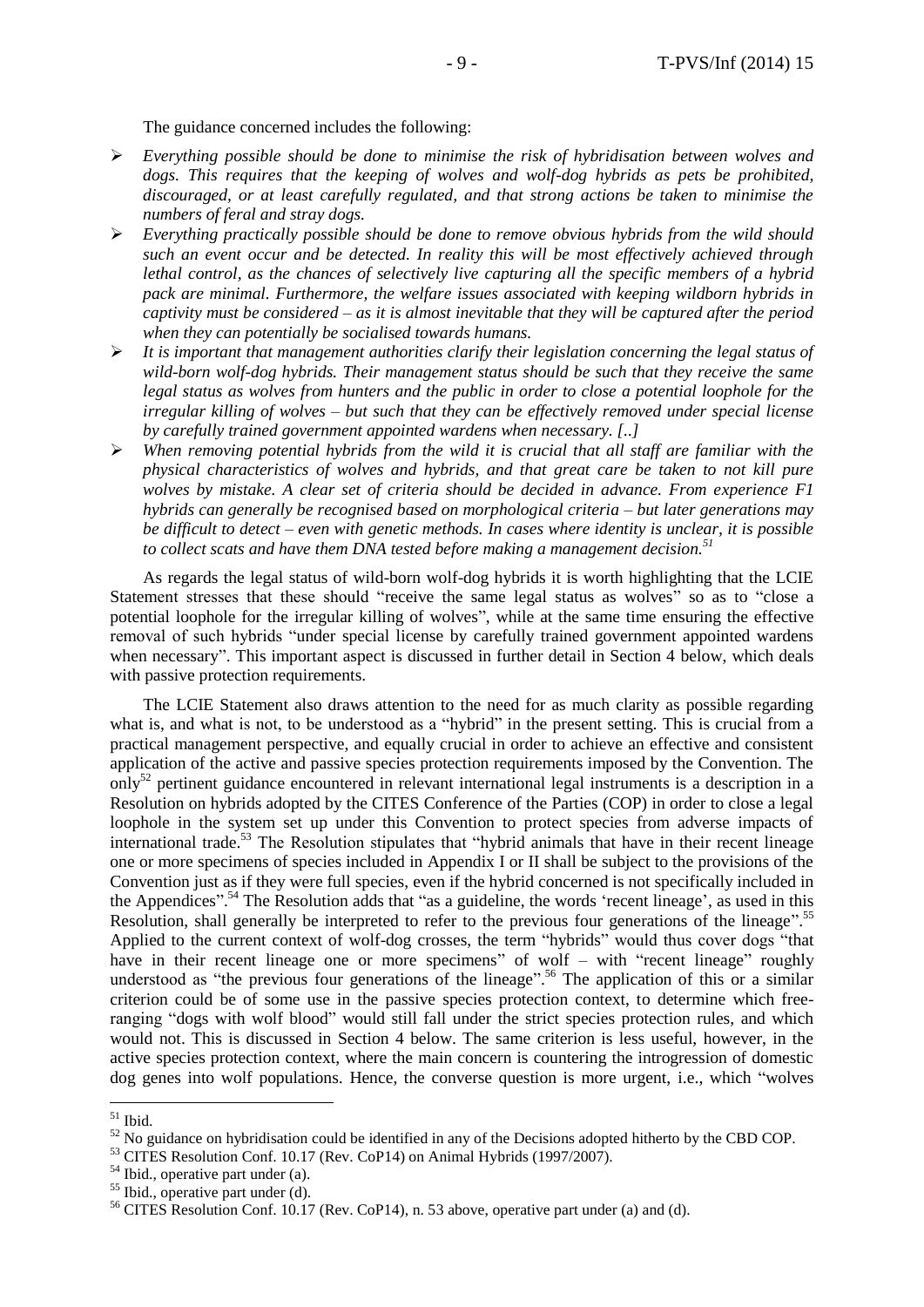$\overline{a}$ 

with dog blood" count as "hybrids" and should therefore be removed from the wild population. From the latter perspective, it would probably be most appropriate, in line with evolving scientific insights,<sup>57</sup> to adopt an *ad hoc* definition of hybrids incorporating genetics and morphology, whereby any wolflike animal that can be proven (genetically) to have certain dog genes and/or (morphologically) to have certain physical dog characteristics, is considered a "wolf-dog hybrid".

In summary, addressing hybridisation through preventive and mitigation measures, including the removal of hybrid specimens from the wild, is in conformity with the obligations of parties under the Bern Convention, and may indeed be essential in order to comply with those obligations.<sup>58</sup> It is important to signal that this conclusion applies regardless of one's interpretation concerning the legal status of hybrids in respect of *passive* protection requirements, discussed below. The development of formal guidance containing further clarification regarding the role of active protection requirements in addressing wolf-dog hybridisation is highly desirable.

Although a comprehensive analysis of national practice is beyond the scope of the present report, a few domestic examples are considered here for illustrative purposes. The Management Plan of Saxony (Germany) takes the following position regarding free-ranging wolf-dog hybrids: "For species protection reasons, the removal of hybrids from the population is called for".<sup>59</sup> Also in Finland, addressing wolf-dog hybridisation is formal policy. The national Management Plan for wolves states: "The Finnish wolf population will be kept genetically pure. Wolf-dog hybrids and feral dogs running in packs with wolves will be removed from the population". <sup>60</sup> Finally, one of the "necessary actions" set out in the Estonian Action Plan for large carnivores is that when any wolf-dog hybrids are detected, the "state takes action for removing them from nature".<sup>61</sup>

# **4. WOLF-DOG HYBRIDS AND THE STRICT PROTECTION OF WOLVES: CLOSING A POTENTIAL LEGAL LOOPHOLE**

Domestic dogs clearly do not classify as "wild fauna", and obviously do not figure in either of the Bern Convention's appendices. The Explanatory Report to the Convention emphasises with respect to the Convention's scope that the use of "[t]he word 'wild' before flora and fauna is meant to exclude animals or plants stemming from bred or cultivated stocks".<sup>62</sup> The Bern Convention's generic species protection duties reviewed in Section 2 above, thus clearly do not apply to dogs. They do apply to wolves – although arguably not to wolves born and raised in captivity. None of the above or other provisions in the Convention, however, make clear to what extent those duties apply in respect of (wild-born, free-ranging) *hybrids* between wolf and dog. Neither has any express guidance on this count been provided in the Explanatory Report or, hitherto, by the Standing Committee.

The principal question to be answered here in respect of the Bern Convention is whether or not wild-born hybrid specimens must be considered subject to the protection requirements in respect of wolves in those countries where the special protection regime of Article 6 applies, in particular the

<sup>57</sup> See, e.g., M.J. Daniels *et al.*, 'Morphological and Pelage Characteristics of Wild Living Cats in Scotland: Implications for Defining the "Wildcat"', 244:2 *Journal of Zoology* (1998), 231; M.J. Daniels *et al.*, 'Ecology and Genetics of Wild-living Cats in the North-East of Scotland and the Implications for the Conservation of the Wildcat', 38 *Journal of Applied Ecology* (2001), 146; and M.J. Daniels and L. Corbett, n. 9 above.

<sup>&</sup>lt;sup>58</sup> Similar conclusions apply to EU member states in respect of their obligations under the Habitats Directive; see A. Trouwborst, n. 2 above.

<sup>59</sup> Staatsministerium für Umwelt und Landwirtschaft der Freistaates Sachsen, *Managementplan für den Wolf in Sachsen* (2009), at 26 (author's translation; the original reads: 'Aus Artenschutzgründen ist eine Entfernung von Hybriden aus der Population geboten').

<sup>60</sup> Finnish Ministry of Agriculture and Forestry, *Management Plan for the Wolf Population in Finland* (2005), at 54.

<sup>61</sup> P. Männil and R. Kont, *Action Plan for Conservation and Management of Large Carnivores (Wolf* Canis lupus*, Lynx* Lynx lynx*, Brown Bear* Ursus arctos*) in Estonia in 2012-2021* (2012), at 96.

<sup>&</sup>lt;sup>62</sup> *Ad Hoc* Committee for the Protection of Wildlife, Explanatory Report Concerning the Convention on the Conservation of European Wildlife and Natural Habitats (Council of Europe, 1979), paragraph 18. This document was written by the *ad hoc* committee that drafted the text of the Convention. It contains explanations that can contribute to a proper understanding of the treaty text, although the Report is expressly not to be regarded as an authoritative interpretation source. Ibid., paragraph II.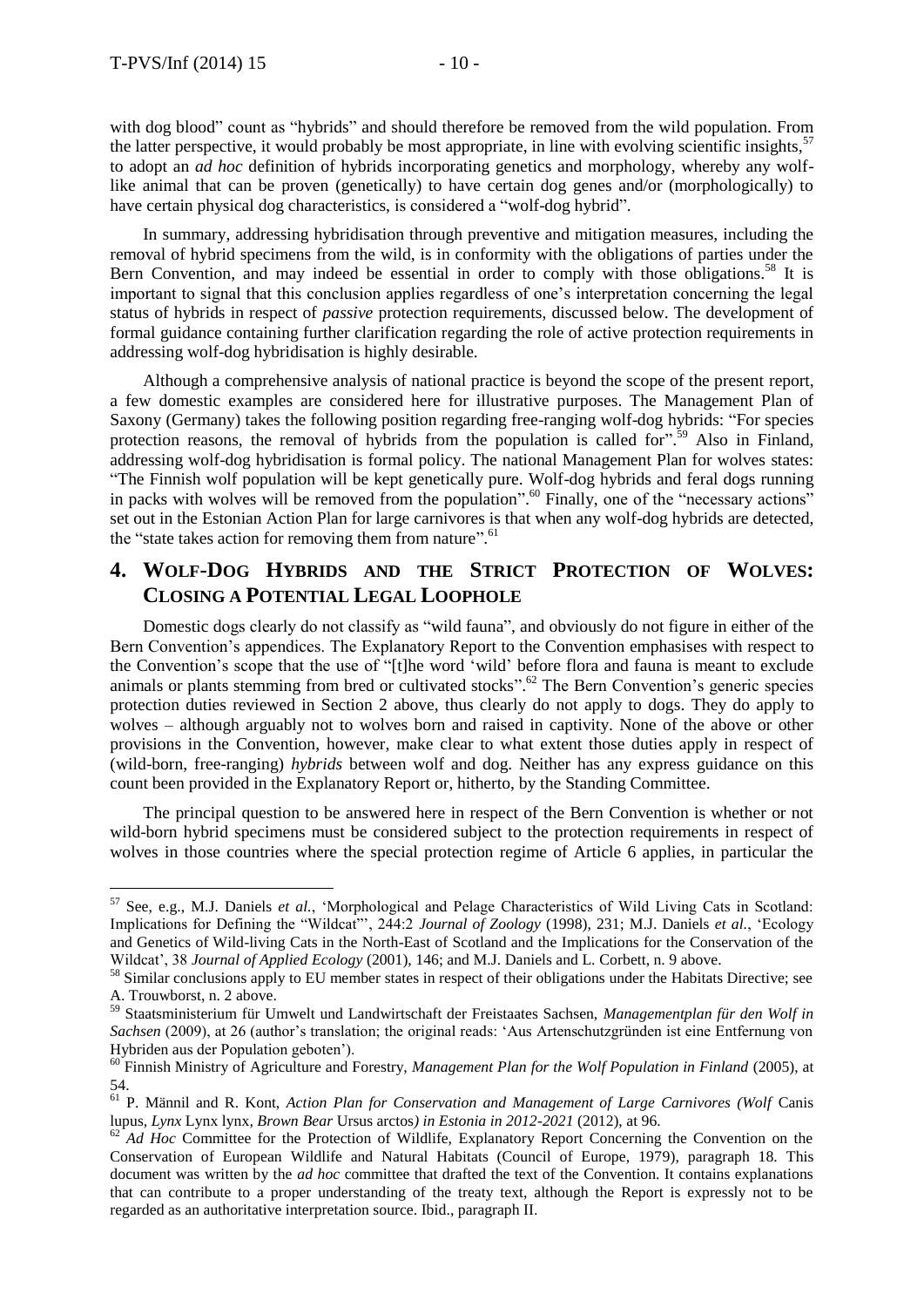prescribed prohibitions of killing and capturing. The answer to this question is of evident importance both from a legal and from a practical management point of view.

As hinted at above, textual interpretation of the Convention does not provide the answer. The Convention does not state clearly that hybrids living in the wild are covered by the prescribed prohibitions. Conversely, the Convention does not state in so many words either that the scope of these prohibitions is restricted to 100% genetically pure specimens of the species involved.

Evidently, the purpose of the Convention is to conserve (*inter alia*) wolves, not to conserve wolfdog hybrids – quite the contrary. An interpretation that would, at first sight, appear to conform to this state of affairs, would be to consider hybrids as *not included* within the scope of the strict protection requirements. That the drafters of the Convention did not expressly include hybrids within this scope might be taken as an indication that they did not intend for them to be covered, although this is not certain.

Other than that, there is little to support this interpretation, however. The research conducted for this report did not, in any case, yield any concrete indications in support of this interpretation in guidance adopted by the Standing Committee or in other international legal instruments. What is more, interpreting the protection requirements' scope as limited to genetically pure wolves is clearly problematic. Indeed, if such an interpretation were correct, wolves with even the tiniest fraction of domestic dog DNA would be excluded from protection – an apparently untenable position. A comparison with the Przewalski's horse (*Equus przewalskii*) can serve to illustrate this point.<sup>63</sup> Whereas it is known that a degree of hybridization with the domestic horse (*Equus caballus*) is prevalent throughout the entire population of this species, $64$  this has not stood in the way of its legal protection, including under international wildlife instruments – the Przewalski's horse is listed in CITES Appendix I.

An alternative interpretation, that is not prone to this problem, is to consider wild-born, freeranging hybrids as *included* within the scope of the special protection requirements of Article 6. Notably, this interpretation starts from the same basis as the previous interpretation, namely the purpose of the Convention to protect wild fauna, in this case wild wolves. The subsequent reasoning, however, is different, and produces a different outcome. A good example of this reasoning can be found in the LCIE Policy Support Statement on hybridisation, already cited in Section 3 above.<sup>65</sup> The statement expressly pleads for wolf-dog hybrids to receive "the same legal status as wolves from hunters and the public in order to close a potential loophole for the irregular killing of wolves".<sup>66</sup> Indeed, if hybrids were to be considered legally unprotected, it is easy to see how this could lead to increased killing of wolves, given the difficulty of distinguishing hybrids from genetically "pure" wolves. This might involve not only accidental but also intentional killing, as the unprotected status of hybrids might be used as a cover for killing actual wolves. (Whether the defense "I thought I was shooting a hybrid" is used in good faith or not makes little difference to the outcome.) Besides, and related to this, if hybrids were to be considered unprotected, this could pose a serious obstacle for the prosecution of people for the illegal killing of wolves, given the applicable standards of proof in criminal proceedings. Haig and others have described this same problem in the context of the United States Endangered Species Act (ESA) with regard to the spotted owl (*Strix occidentalis*):

Lack of specific legal protection for hybrids under the ESA may constitute an indirect *threat for Spotted Owls and other listed species with similar hybrid issues. Presently, without reliable molecular markers, individuals involved in killing (i.e., "take" defined in* 

<sup>66</sup> Ibid., at 78.

<sup>63</sup> See also F.W. Allendorf *et al.*, n. 8 above, at 618.

<sup>&</sup>lt;sup>64</sup> One of the thirteen founding animals of the current Przewalski's horse population was a domestic horse mare. See O.A. Ryder, 'Genetic Studies of Przewalski's Horses and their Impact on Conservation', in: L. Boyd and K.A. Houpt (eds.), *Przewalski's Horse* (State University New York Press, 1994), 75.

<sup>65</sup> J. Linnell, V. Salvatori and L. Boitani, n. 3 above.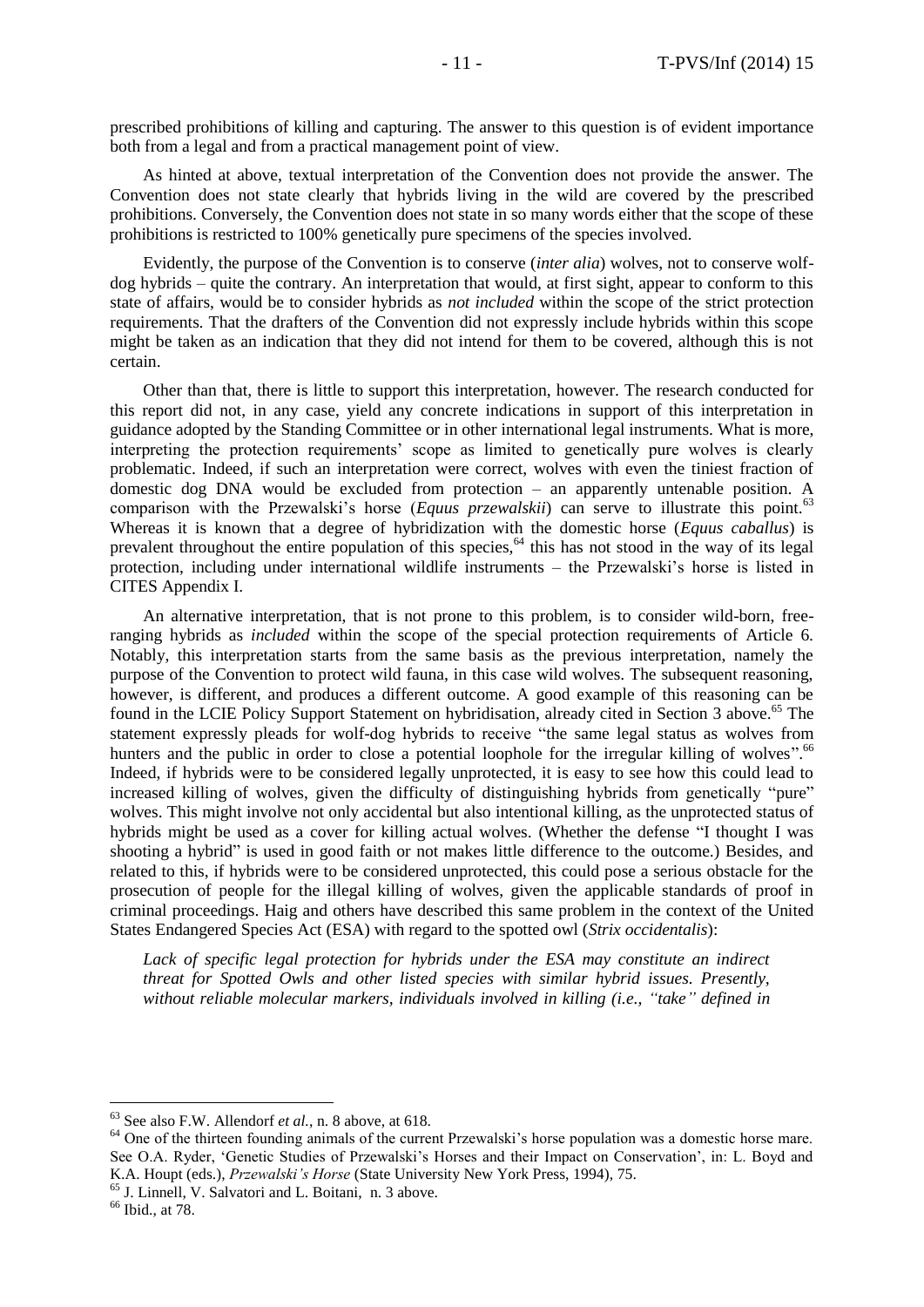#### *ESA section 2) a Spotted Owl may escape prosecution under the ESA by claiming that the bird in question was a hybrid when in fact it was a Spotted Owl.<sup>67</sup>*

Recently, in Germany, a hunter was prosecuted who had shot a wolf, allegedly because he took it for a dog when he pulled the trigger. In court, his lawyer actually argued – unsuccessfully, in the end – that the animal was a hybrid and therefore unprotected.<sup>68</sup>

It can thus clearly be held that the scope of the special protection requirements laid down in Article 6 of the Bern Convention, when viewed in light of the objective of effective wild fauna conservation, should be interpreted as including wolf-dog hybrids living in the wild. As the United Nations International Law Commission has stated in this regard:

*When a treaty is open to two interpretations one of which does and the other does not enable the treaty to have appropriate effects, good faith and the objects and purposes of the treaty demand that the former interpretation should be adopted.<sup>69</sup>*

There is, moreover, further evidence to indicate that this second interpretation is the superior one.

First, in terms of non-binding but indicative guidance, it is of some significance that the Carnivore Guidelines, to which the LCIE Policy Support Statement on hybrids cited above is annexed, have received a measure of endorsement by the Standing Committee.<sup>70</sup> An additional, more indirect pointer is contained in the European Action Plan for Wolves that was adopted by the Standing Committee in  $2000$ .<sup>71</sup> Its section on hybridisation does not expressly address the legal status of wolfdog hybrids. It does, however, contain a warning of a familiar kind when discussing the control of feral and stray dogs: "It is not acceptable to allow everybody to kill these dogs because wolves will be also killed (for example if shepherds were allowed to do it)".<sup>72</sup> If this risk already exists in respect of feral dogs, then all the more so in respect of wolf-dog hybrids.

Second, it is instructive to draw a parallel with another international legal instrument, CITES. The purpose of this global wildlife treaty is to protect wild flora and fauna from adverse impacts resulting from international trade. To ensure the effective protection of the wild species involved, which are listed in appendices to the Convention, and to avoid loopholes in the system of protection, the CITES COP has adopted a common interpretation regarding the position and treatment of hybrids, i.e., crosses between species protected under the Convention and other species.<sup>73</sup> The reasoning behind the COP Resolution in question is that "trade in hybrids of species included in the Appendices should be controlled in order to support the controls on trade in the species included in Appendices I and II".<sup>74</sup> To that end, as already stated in the previous Section of this report, the COP decided that "hybrid animals that have in their recent lineage one or more specimens of species included in Appendix I or II shall be subject to the provisions of the Convention just as if they were full species, even if the hybrid concerned is not specifically included in the Appendices".<sup>75</sup> The COP provided a rough definition of what is to be understood as a hybrid in this context, by indicating that "as a guideline, the words 'recent lineage', as used in this Resolution, shall generally be interpreted to refer to the previous four generations of the lineage".<sup>76</sup>

<sup>&</sup>lt;sup>67</sup> S.M. Haig *et al.*, 'Genetic Identification of Spotted Owls, Barred Owls, and their Hybrids: Legal Implications of Hybrid Identity', 18:5 *Conservation Biology* (2004), 1347, at 1355.

<sup>68</sup> Amtsgericht Montabaur, Pressemeldung: Strafprozess um Getöteten Wolf im Westerwald (17 January 2013); C. Schultz, 'Erschossener Wolf: Jäger Muss 3500 Euro Strafe Zahlen', *Hamburger Abendblatt* (17 January 2013).

<sup>69</sup> Yearbook of the International Law Commission, Volume II (UN Doc. A/CN.4/SER.A/1966/Add.l, 1966), at 219.

<sup>&</sup>lt;sup>70</sup> Standing Committee Recommendation No. 137, n. 50 above.

<sup>71</sup> See L. Boitani, *Action Plan for the Conservation of the Wolves (*Canis lupus*) in Europe*, n. 3 above.

 $72$  Ibid., at paragraph 4.7.5, under (a).

<sup>&</sup>lt;sup>73</sup> CITES Resolution Conf. 10.17 (Rev. CoP14) on Animal Hybrids (1997/2007).

<sup>74</sup> Ibid., preamble.

 $75$  Ibid., operative part under (a).

<sup>76</sup> Ibid., operative part under (d).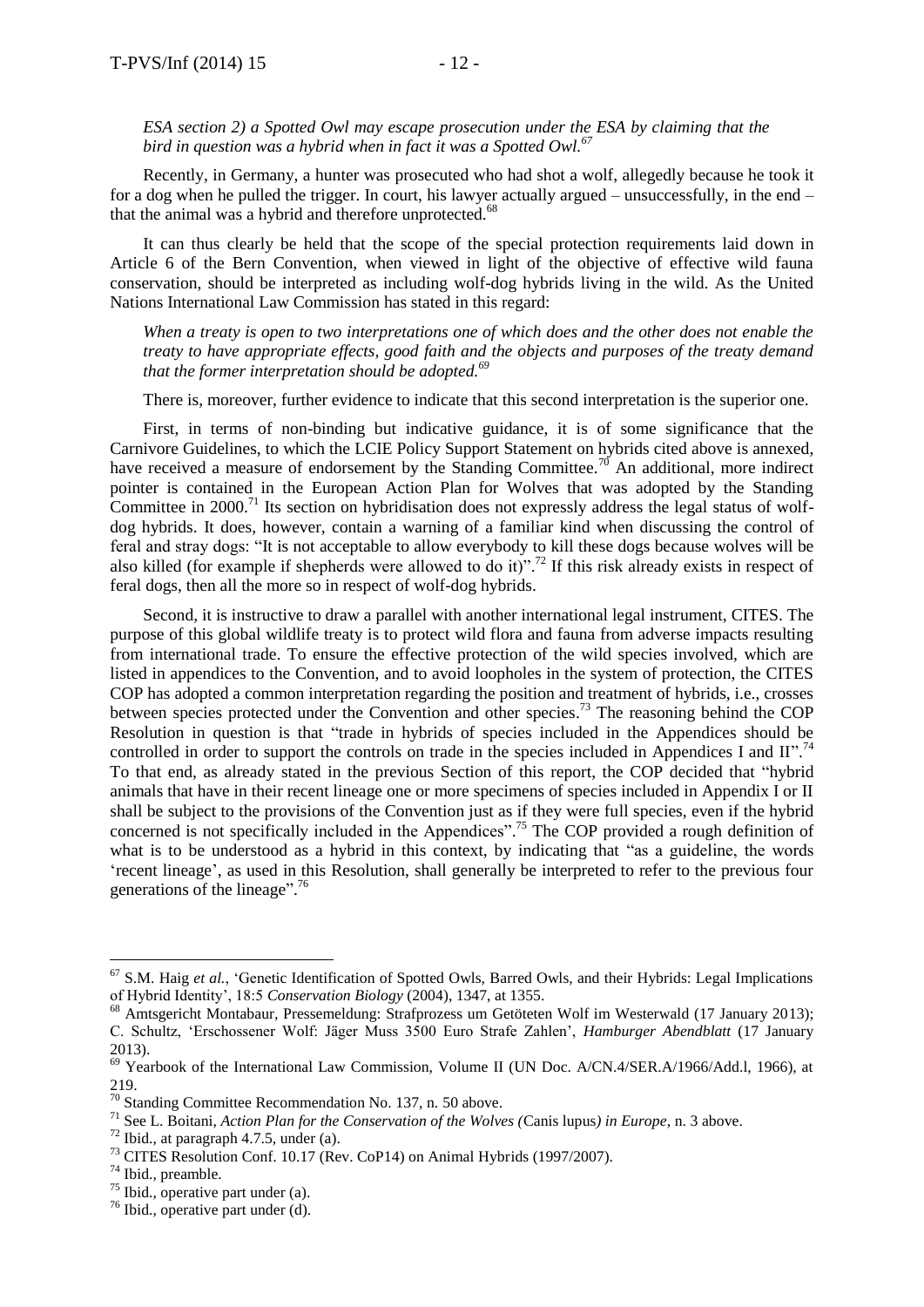Third, it is instructive to consider the case law of the EU Court of Justice (even if the Court's jurisdiction is limited to EU law), in which the Court has adopted an approach similar to the one taken by the CITES parties and in the LCIE Policy Support Statement. Although the Court has not expressly addressed the issue of hybridisation, there is an apparent parallel between the above reasoning concerning the legal status of wolf-dog hybrids and the reasoning of the Court in a case regarding the protection of bird subspecies. In this judgment, the Court adopted a similarly expansive interpretation of the scope of protection provisions from the EU Wild Birds Directive, $77$  in order to avoid uncertainties and potential weakening of the protection offered to birds by those provisions.<sup>78</sup> This concerned the question whether subspecies which naturally occur exclusively *outside* Europe are still protected under the Directive if the species involved is covered by the Directive. The Court concluded that they are.<sup>79</sup> "[I]f the scope of the Directive were to be limited to those subspecies which occur within European territory and did not extend to non-European subspecies", so the Court held, it would be "difficult to implement the Directive in the Member States, which would in turn 'run counter to the aim of providing effective protection for European avifauna".<sup>80</sup> Of course, that such non-European subspecies are covered by the required prohibitions means just that. It clearly does *not* mean that EU member states are under an obligation to achieve a favorable conservation status or similar objective for such non-European subspecies. (That would indeed be absurd, given the absence in the wild within their territories of the subspecies involved.) Likewise, considering wolf-dog hybrids as being covered by the Bern Convention's passive species protection requirements means just that. It evidently does *not* entail an obligation (for instance under Article 2) to achieve a particular conservation status for wolf-dog hybrids – quite the contrary.

Taken together, the above considerations appear to lead to the conclusion that the scope of the passive protection requirements laid down in Article 6 of the Convention is to be understood as *including* wild-born wolf-dog hybrids. In particular, Bern Convention contracting parties where wolves have Appendix II status, must be deemed to be under a legal duty to prohibit the killing, capturing, etc., of wolves *and* of free-ranging wolf-dog hybrids within their respective jurisdictions, and to enforce these prohibitions. Whereas taken in isolation this position may come across as counterintuitive – similar to the protected status of non-European subspecies under the Birds Directive and of hybrids under CITES – the closer inspection above appears to leave little room for a different conclusion.<sup>81</sup>

Whereas the above analysis plainly points to this second interpretation as the most plausible, certainty as to whether this is indeed the correct interpretation will not exist until the Standing Committee takes an express position on the issue. One obvious recommendation flowing from the above is for the Standing Committee to do so, by adopting a Recommendation clarifying the implications of the Bern Convention with regard to (wolf-dog) hybridisation, as it has done in the past regarding other issues.<sup>82</sup> An essential element of any such guidance would be the description of what is to be understood as a (wolf-dog) "hybrid".

Even though *national* laws and policies are evidently not to be considered solid indicators concerning the correct interpretation of *international* rules, it is nonetheless interesting to investigate and compare how (wolf-dog) hybrids are currently treated in the relevant domestic legislation of states parties. In the Netherlands' Flora and Fauna Act, to consider one instance, "hybrids" are expressly encompassed within the definition of the term "species" – a clarification that has been included in the

<sup>80</sup> Ibid., at paragraph 16.

<sup>77</sup> Directive 2009/147/EC of 30 November 2009 on the Conservation of Wild Birds, [2010] OJ L20/7.

<sup>78</sup> ECJ, Case C-202/94, *Van der Feesten*, [1996] ECR I-355.

<sup>&</sup>lt;sup>79</sup> From the Directive's overall objective and the use of the term 'species', the Court deduced that 'if a subspecies occurs naturally in the wild in the European territory of the Member States to which the Treaty applies, the species to which the subspecies belongs must be considered to be a European species and, consequently, all the other subspecies of the species in question, *including those which are not European*, will be covered by the Directive'. Ibid., at paragraph 12 (emphasis added).

 $81$  A similar conclusion applies in respect of the EU Habitats Directive; see A. Trouwborst, n. 2 above.

<sup>&</sup>lt;sup>82</sup> See, e.g., Standing Committee Recommendation No. 142 (2009) Interpreting the CBD Definition of Invasive Alien Species to Take into Account Climate Change.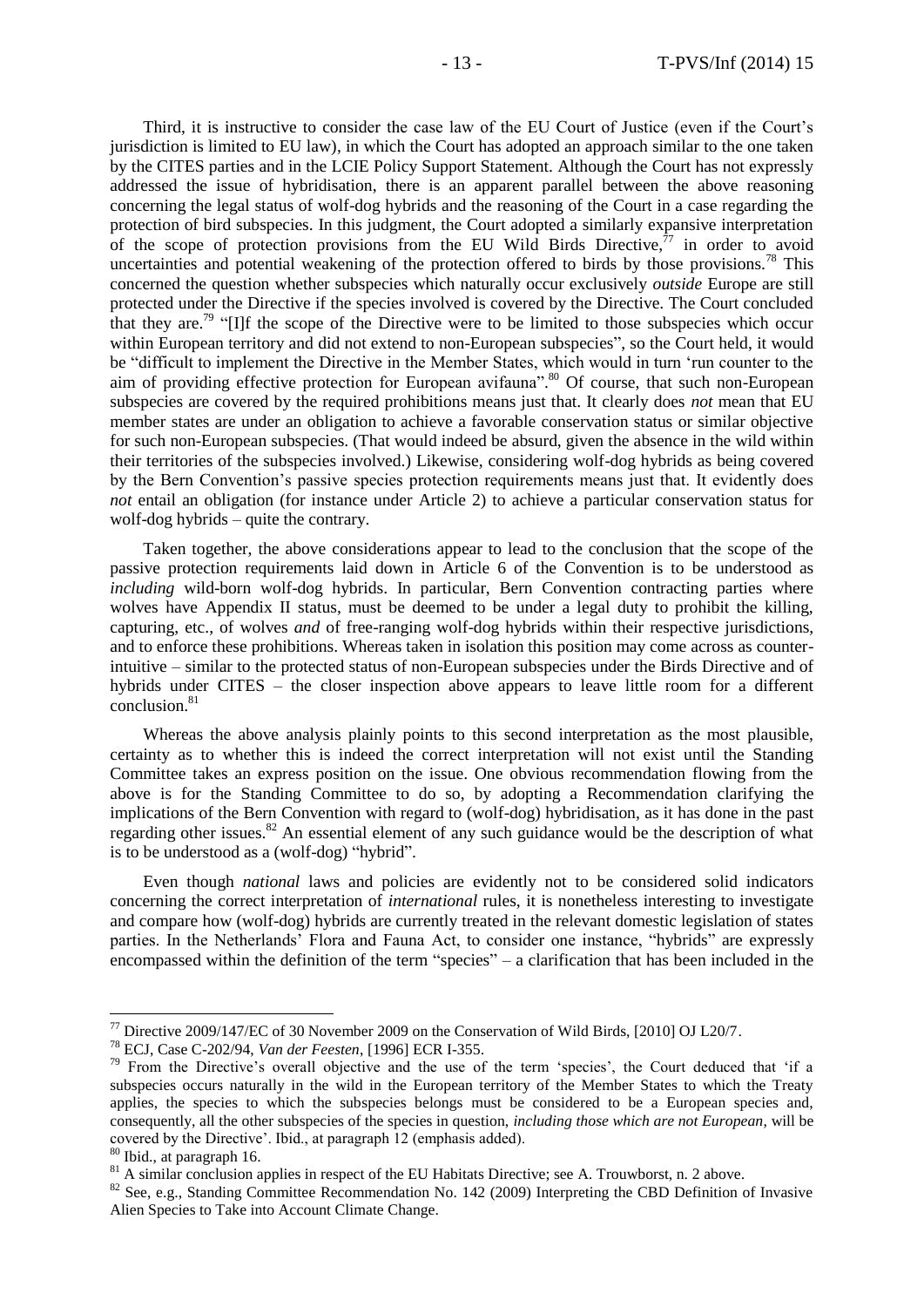Act to comply with CITES requirements.<sup>83</sup> This entails that any wolf-dog hybrids in the Netherlands would fall within the scope of the strict protection provisions applicable to "pure" wolves. In Germany, to give another example, hybrids similarly benefit from the same strictly protected status as wolves under the Federal Nature Conservation Act (*Bundesnaturschutzgesetz*), with the specification that this applies to hybrids up to the fourth generation (a criterion again apparently instigated by the CITES approach discussed above).<sup>84</sup> The Action Plan applicable to large carnivores in Estonia, finally, notes a need to clarify the legal status of wolf-dog hybrids in relevant domestic legislation, and proposes in this regard that "wolf-dog hybrids are equalised to wolf".<sup>85</sup> A more comprehensive inventory of national legislation is, unfortunately, beyond the scope of the present report.

By way of clarification, even if the Standing Committee were to endorse an interpretation whereby wild-living hybrids are *excluded* from the scope of the applicable passive species protection requirements under the Bern Convention – despite the apparent problems inherent in such an interpretation – this would ostensibly *not* preclude contracting parties from prohibiting the killing and capturing of (wolf-dog) hybrids under national law. It would only mean that such national prohibitions are not *explicitly* required by the Convention, even if an *implied* obligation to do so may still exist (for the latter, see Section 3 above.) In other words, such prohibitions are compatible with states' obligations under the Convention, regardless of which of the two interpretations discussed above is correct.

Besides, it is important to stress that the application of the special protection regime of the Bern Convention to wild-born wolf-dog hybrids – i.e., the second interpretation – does *not* stand in the way of the government-controlled removal of such hybrids from the wild, which may indeed be *mandatory* under the same Convention (see Section 3 above). It does entail that such removal requires the issuing of derogations from strict protection on a case-by-case basis. This is discussed in the next Section.

# **5. REMOVING WOLF-DOG HYBRIDS: DEROGATING FROM STRICT PROTECTION**

As concluded above, it appears that wolf-dog hybrids living in the wild are to be considered as *within* the scope of the prohibitions required under Article 6 of the Bern Convention. In countries where this provision applies to wolves, removing a hybrid specimen from the wild population  $$ whether by killing or capturing it – would thus require a derogation ex Article 9 of the Convention. Notably, the *active* protection requirements flowing forth from Article 6 of the Convention may thus require parties to derogate from the *passive* protection duties arising from the very same provision. (This state of affairs is not unique for the current context. Other apparent examples include the elimination of rabid wolves and the temporary capture of wolves for monitoring purposes.)

The question needs to be considered, therefore, how the removal of wolf-dog hybrids from the wild relates to the criteria for derogations from strict protection laid down in Article 9 of the Convention. This provisions sets out three conditions, all of which must be met for a derogation to be permissible:

- (a) the derogation is made for one of the purposes stated in Article 9;
- (b) there is "no other satisfactory solution"; and
- (c) the derogation will "not be detrimental to the survival of the population concerned".

Regarding condition (a), the purpose of removing any detected wolf-dog hybrids from the wild will generally be to serve the interest of the wild wolf population itself. It appears that such derogations could legitimately be based on the first mentioned option in Article 9, which allows for derogations "for the protection of ... fauna".<sup>86</sup> One may also imagine circumstances where a wolf-dog

<sup>83</sup> Wet van 25 mei 1998 houdende Regels ter Bescherming van in het Wild Levende Planten- en Diersoorten (*Staatsblad* 1998, 402), Article 1.2.

<sup>84</sup> See, e.g., LANA, *Vollzugshinweise zum Artenschutzrecht* (version November 2010), at 28-29; and Staatsministerium für Umwelt und Landwirtschaft der Freistaates Sachsen, n. 59 above, at 26.

<sup>85</sup> Männil and Kont, n. 61 above, at 86.

<sup>86</sup> Bern Convention, Article 9.1.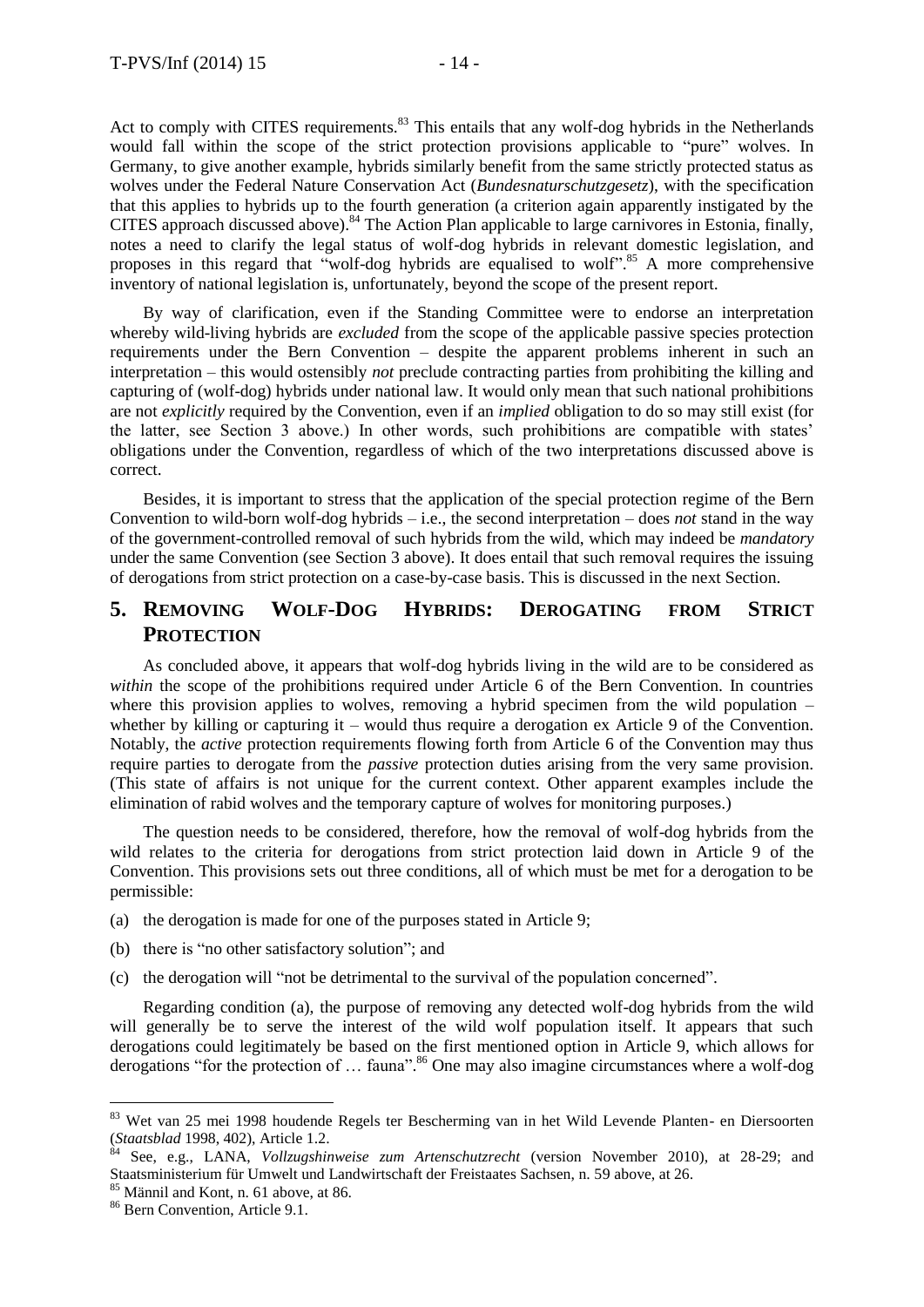hybrid would be removed primarily because of some sort of problematic behaviour displayed by it. As the LCIE Policy Support Statement reports, there is reason to believe that free-ranging wolf-dog hybrids "will show more undesirable behaviours than pure wolves because of their inferior adaptation", including a "greater tendency than pure wolves to attack livestock and demonstrate bold behavior".<sup>87</sup> In such cases, the derogation could be based rather on the grounds of the avoidance of serious damage to livestock, or the interest of "public safety".<sup>88</sup>

Condition (b) may influence the *means* employed for removing specific hybrids from the wild. In particular, the question could arise whether capture would be a satisfactory alternative for killing the animal(s) involved. According to the LCIE Statement in the Carnivore Guidelines, this is likely to be doubtful. It states that removal of wolf-dog hybrids "will be most effectively achieved through lethal control, as the chances of selectively live capturing all the specific members of a hybrid pack are minimal".<sup>89</sup> This may be different in the case of a lone hybrid, although the consideration that wildborn hybrids should not be kept in captivity for animal welfare reasons may plead in favour of the lethal option in either case.<sup>90</sup> Condition (b) is, in any event, unlikely to affect the removal of hybrids from the wild *as such*.

Condition (c), finally, is likewise unlikely to stand in the way of derogations to eliminate wolfdog hybrids. After all, the latter's removal is generally understood to benefit rather than worsen the conservation status of the wolf population concerned – which is in most cases precisely why hybrids *are* removed.

It is inherent to the system of strict protection under the Bern Convention that every single purported derogation must be put to the test of the aforementioned three conditions. The above analysis clearly demonstrates, however, that none of these conditions is likely to pose an obstacle to the removal of detected wolf-dog hybrids from the wild.<sup>91</sup> Selected instances from the domestic sphere appear to confirm this. To follow up on the German and Finnish examples considered previously, in both countries the removal of hybrid specimens by competent persons under special authorisation is standard policy.<sup>92</sup>

Incidentally, derogations may also, under the same three conditions, be issued to enable the use of otherwise prohibited means for the killing or capturing of wolf-dog hybrids.<sup>93</sup>

#### **6. CONCLUSIONS AND RECOMMENDATIONS**

The above analysis of the scope and substance of relevant legal obligations under the Bern Convention in respect of the problem of wolf-dog hybridisation renders several main conclusions. (Incidentally, what these conclusions entail with regard to wolf-dog hybrids will also be applicable to many other cases of anthropogenic hybridisation, both involving domestic and alien species.)

First, addressing hybridisation through preventive and mitigation measures – including, in the wolf-dog context, measures addressing feral and stray dogs and captive hybrids, and the removal of hybrid animals from the wild – is in conformity with the generic species protection obligations of contracting parties under the Bern Convention, and may indeed be essential in order to comply with those obligations. These conclusions apply regardless of one's position concerning the legal status of hybrids with regard to passive protection requirements.

 $^{90}$  Ibid.

<sup>87</sup> J. Linnell, V. Salvatori and L. Boitani, n. 3 above, at 77.

<sup>88</sup> Bern Convention, Article 9.1.

<sup>89</sup> J. Linnell, V. Salvatori and L. Boitani, n. 3 above, at 77.

<sup>&</sup>lt;sup>91</sup> Similar considerations apply in respect of the EU Habitats Directive; see A. Trouwborst, n. 2 above.

<sup>&</sup>lt;sup>92</sup> Staatsministerium für Umwelt und Landwirtschaft der Freistaates Sachsen, n. 59 above, at 26; Finnish Ministry of Agriculture and Forestry, n. 60 above, at 54.

 $\frac{93}{21}$  In EU member states derogations may *not* be made, however, to allow for the use of leghold traps, as the latter is categorically prohibited in an EU Regulation lacking a derogation clause: Regulation 3254/91 of 4 November 1991 Prohibiting the Use of Leghold Traps in the Community and the Introduction into the Community of Pelts and Manufactured Goods of Certain Wild Animal Species Originating in Countries which Catch Them by Means of Leghold Traps or Trapping Methods which Do not Meet International Humane Trapping Standards, [1991] OJ L308/1, Article 2.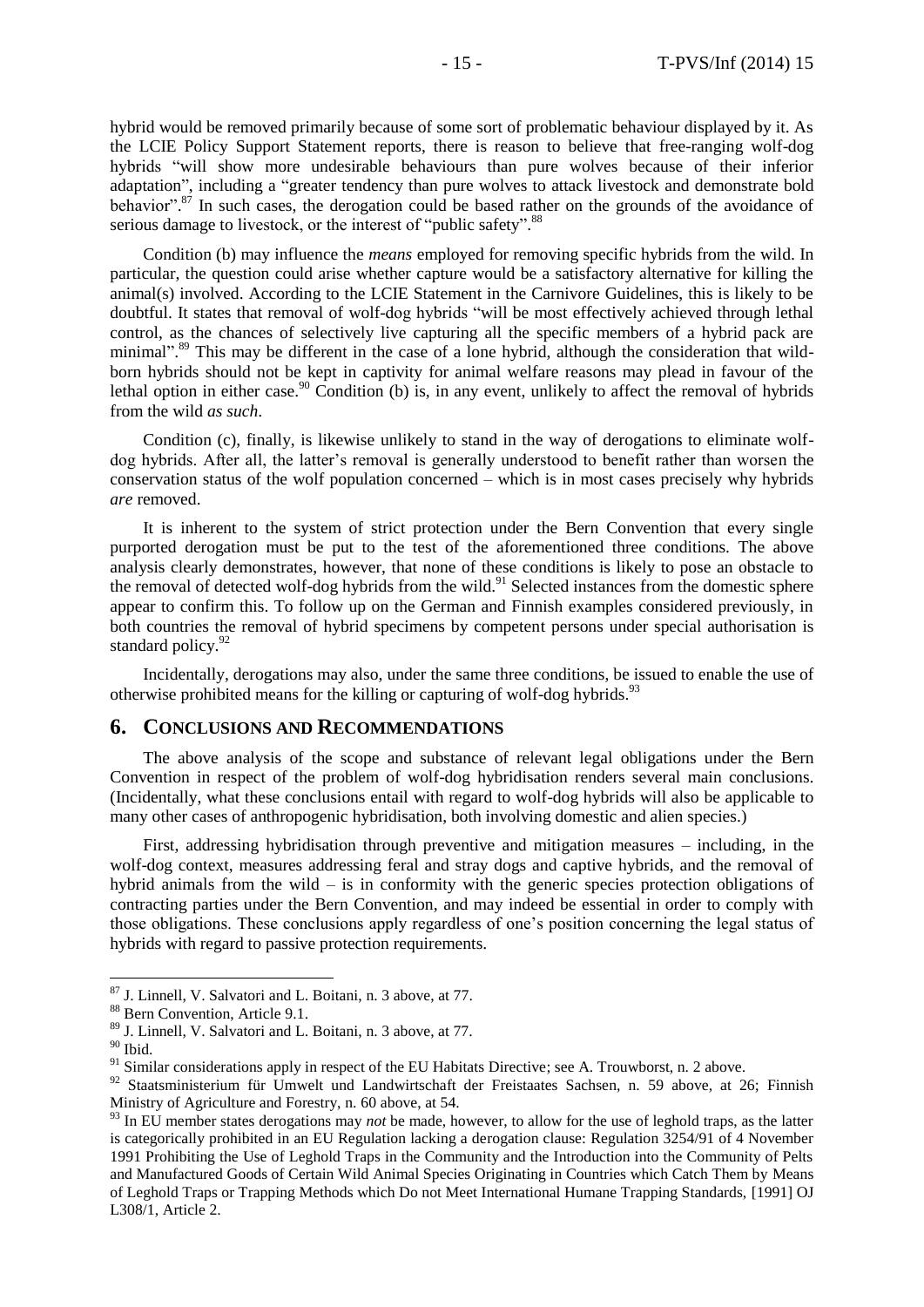Second, it appears that the scope of the passive protection requirements laid down for wolves in Article 6 of the Convention is to be understood as *including* wolf-dog hybrids living in the wild. In particular, contracting parties where wolves have Appendix II status must be deemed to be under a legal duty to prohibit the killing and capturing of such hybrids within their respective jurisdictions, and to enforce these prohibitions. The same is true in respect of other strictly protected species. The principal alternative interpretation, whereby said hybrids would be considered as *excluded* from the scope of these prohibitions, is prone to several problems of both a fundamental and a practical nature, affecting the Convention's objectives and effective application with regard to wolves.

Third, assuming that the interpretation of hybrids as covered by the prescribed prohibitions is correct, where the special protection regime of the Convention applies, the removal of hybrids from the wild may only take place when the three conditions for derogations from strict protection under Article 9 are fulfilled. This is to be evaluated on a case-by-case basis. Generally speaking, however, such removal appears compatible with all three conditions.

The central recommendation flowing from the above analysis is for the Standing Committee of the Convention to follow the example of the CITES COP by adopting express guidance concerning hybridisation, in order to remove ambiguity and promote a uniform application of the Bern Convention regarding this issue. Specifically, it is recommended to clarify the position of (wolf-dog) hybrids under the Convention, and of measures to address hybridisation, along the lines of the above analysis. An essential ingredient of such clarification would be the adoption of a definition or common understanding of the term "wolf-dog hybrid". In Section 7 below, a text is provided that might serve as a starting point for the drafting of a Recommendation for adoption by the Standing Committee.

A further recommendation is for additional research to take place into the domestic practice of the many states parties involved, *inter alia* to gain a better understanding of the degree to which such practice currently conforms to the interpretations set out in the present analysis.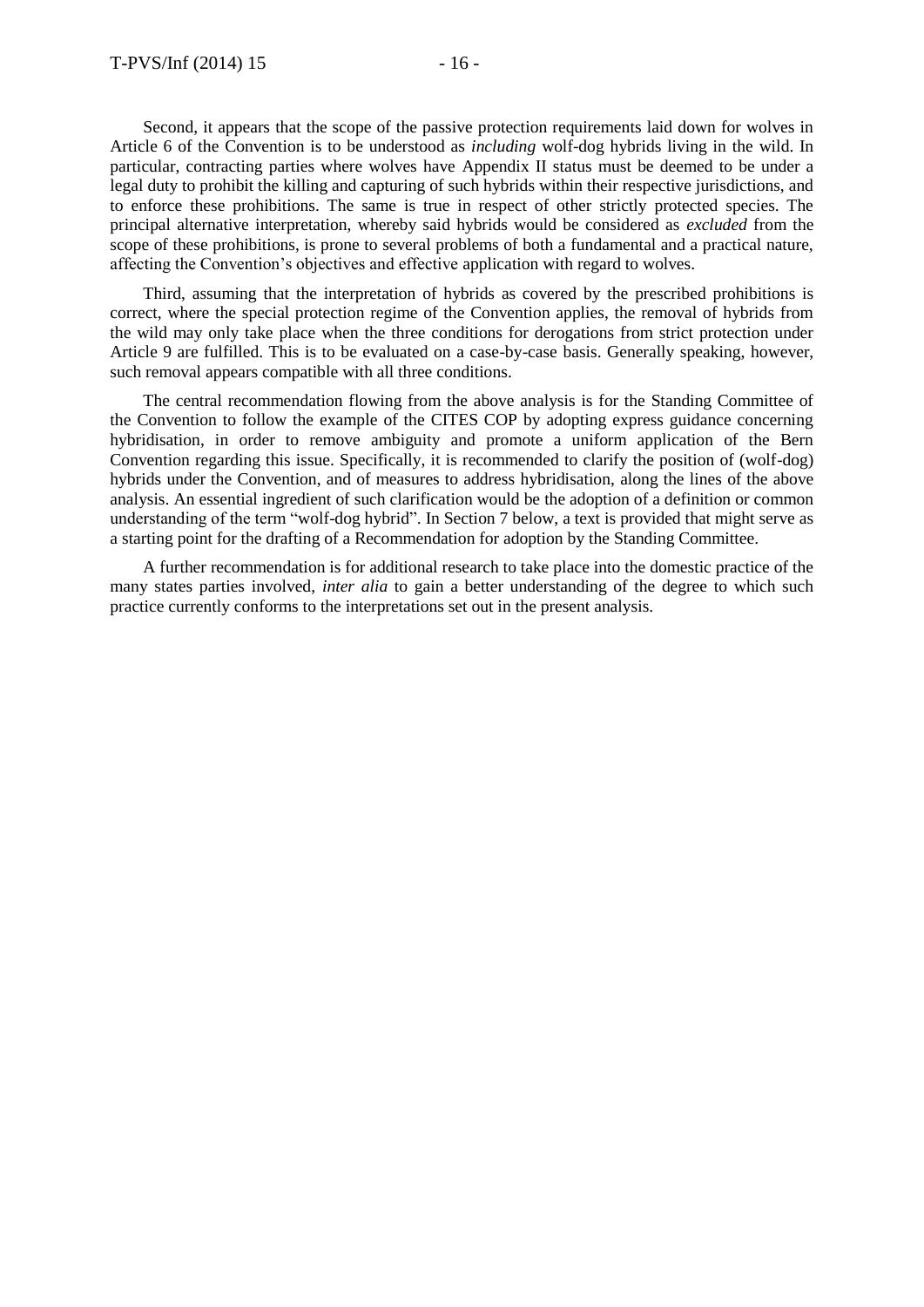# **7. PROPOSAL FOR A STANDING COMMITTEE RECOMMENDATION**



Convention on the Conservation of European Wildlife and Natural Habitats

Standing Committee

## **Draft Recommendation No. .. (2014) of the Standing Committee, adopted on … December 2014, on hybridisation between wild wolves (***Canis lupus***) and domestic dogs (***Canis lupus familiaris***)**

The Standing Committee to the Convention on the Conservation of European Wildlife and Natural Habitats, acting under the terms of Article 14 of the Convention,

Having regard to the aims of the Convention to conserve wild flora and fauna and its natural habitats;

Recalling in particular Articles 2, 3, 6 and 7 of the Convention;

Recalling its Recommendations No. 74 (1999) on the conservation of large carnivores, No. 82 (2000) on urgent measures concerning the implementation of action plans for large carnivores in Europe, No. 115 (2005) on the conservation and management of transboundary populations of large carnivores, No. 137 (2008) on population level management of large carnivores populations, No. 162 (2012) on the conservation of large carnivores populations in Europe requesting special conservation action, and No. 163 (2012) on the management of expanding populations of large carnivores in Europe;

Recalling also the "Action Plan for the Conservation of the Wolves (*Canis lupus*) in Europe" ["Nature and Environment Series" No. 113] and the "Guidelines for Population Level Management Plans for Large Carnivores" [document T-PVS/Inf(2008)17];

Aware of the challenges posed to the conservation of wolves (*Canis lupus*) by hybridisation between wild wolves and domestic dogs (*Canis lupus familiaris*);

Noting the need to address these challenges through effective preventive and mitigation measures, including the detection of free-ranging wolf-dog hybrids and their government-controlled removal from wild wolf populations;

Noting, at the same time, that it is in the interest of effective wolf conservation to accord free-ranging wolf-dog hybrids a similar level of protection from the general public as wolves – given *inter alia* the difficulty of distinguishing between wolves and wolf-dog hybrids – and to ensure that the removal of any detected wolf-dog hybrids is conducted exclusively in a government-controlled manner;

Noting that the national legislation of several Contracting Parties already accords free-ranging wolfdog hybrids a similar level of protection as wolves;

Mindful of the approach to hybrids taken under the Convention on Trade in Endangered Species of Wild Fauna and Flora (CITES), in particular CITES Resolution Conf. 10.17 (Rev. CoP14) on Animal Hybrids;